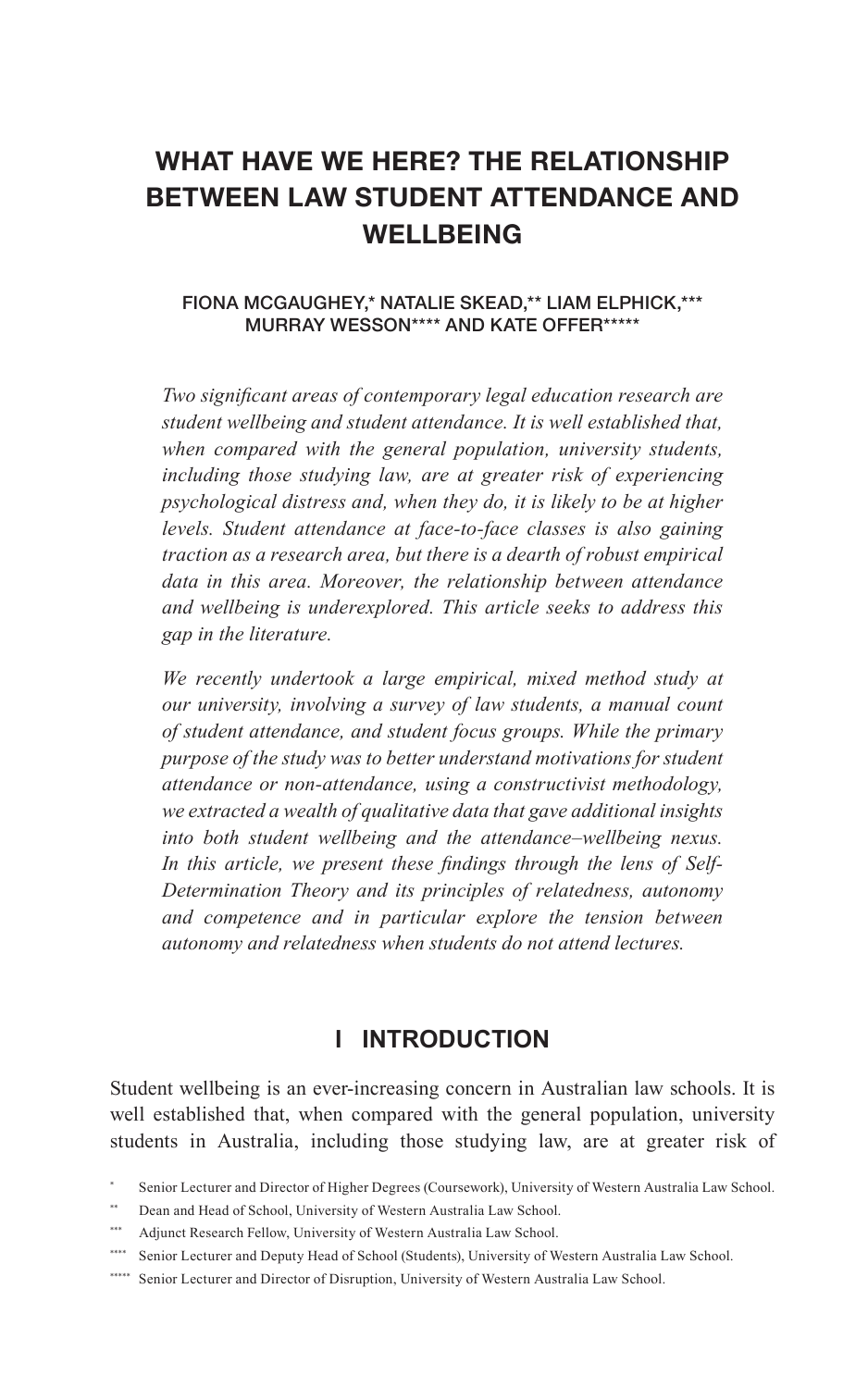experiencing psychological distress and, when they do, it is likely to be at higher levels. While there are many studies that have considered student wellbeing in higher education generally,<sup>1</sup> the literature on student wellbeing in legal education has developed more recently.<sup>2</sup> Alongside this, anecdotally, legal educators are increasingly aware of decreasing student attendance rates at face-to-face classes, positing this as a cause for concern, with some studies attempting to link lower attendance rates with poorer student learning outcomes.<sup>3</sup>

While both student wellbeing and student attendance are increasingly the subject of legal education research, rarely are the two examined interrelatedly in literature. This article aims to explore the relationship between the two by drawing on data from a recent comprehensive study into law student attendance at the University of Western Australia Law School ('UWALS') and the range of factors, including lecture recording, that influence students' decision-making in this regard.<sup>4</sup> While not a specifc aim of the UWALS study, the empirical data provided interesting insights into the attendance–wellbeing nexus. Drawing largely on qualitative data from the 900 student survey responses and two student focus groups in the UWALS study, in this article we explore this nexus through the theoretical lens of Self-Determination Theory ('SDT'). In Part II we establish the theoretical framework of SDT for this study and, in particular, the three psychological needs it suggests are central to wellbeing: relatedness, autonomy and competence. Following an outline of the research methods we adopted in our study in Part III, in Part IV we discuss key fndings from the study through the lens of the three psychological needs of SDT, using them as themes through which to analyse the data. Part V discusses the fndings and their implications for the rapidly changing learning environment in law, before concluding with refections for teachers and institutions in Part VI.

## **II SELF-DETERMINATION THEORY**

SDT is a psychological theory of how humans best thrive and reach a state of 'eudaimonia'. This term refers not simply to subjective contentment but rather

3 See Lillian Corbin, Kylie Burns and April Chrzanowski, 'If You Teach It, Will They Come? Law Students, Class Attendance and Student Engagement' (2010) 20(1) *Legal Education Review* 13.

<sup>1</sup> See David Robotham and Claire Julian, 'Stress and the Higher Education Student: A Critical Review of the Literature' (2006) 30(2) *Journal of Further and Higher Education* 107.

<sup>2</sup> See Rachael Field, James Duffy and Colin James (eds), *Promoting Law Student and Lawyer Well-Being in Australia and Beyond* (Routledge, 2016); Wendy Larcombe et al, 'Does an Improved Experience of Law School Protect Students against Depression, Anxiety and Stress? An Empirical Study of Wellbeing and the Law School Experience of LLB and JD Students' (2013) 35(2) *Sydney Law Review* 407; Jerome M Organ, David B Jaffe and Katherine M Bender, 'Suffering in Silence: The Survey of Law Student Well-Being and the Reluctance of Law Students to Seek Help for Substance Use and Mental Health Concerns' (2016) 66(1) *Journal of Legal Education* 116.

<sup>4</sup> Natalie Skead et al*,* 'If You Record, They Will Not Come — But Does It Really Matter? Student Attendance and Lecture Recording at an Australian Law School' (2020) 54 *Law Teacher* (advance) <doi.org/10.1080/03 069400.2019.1697578>.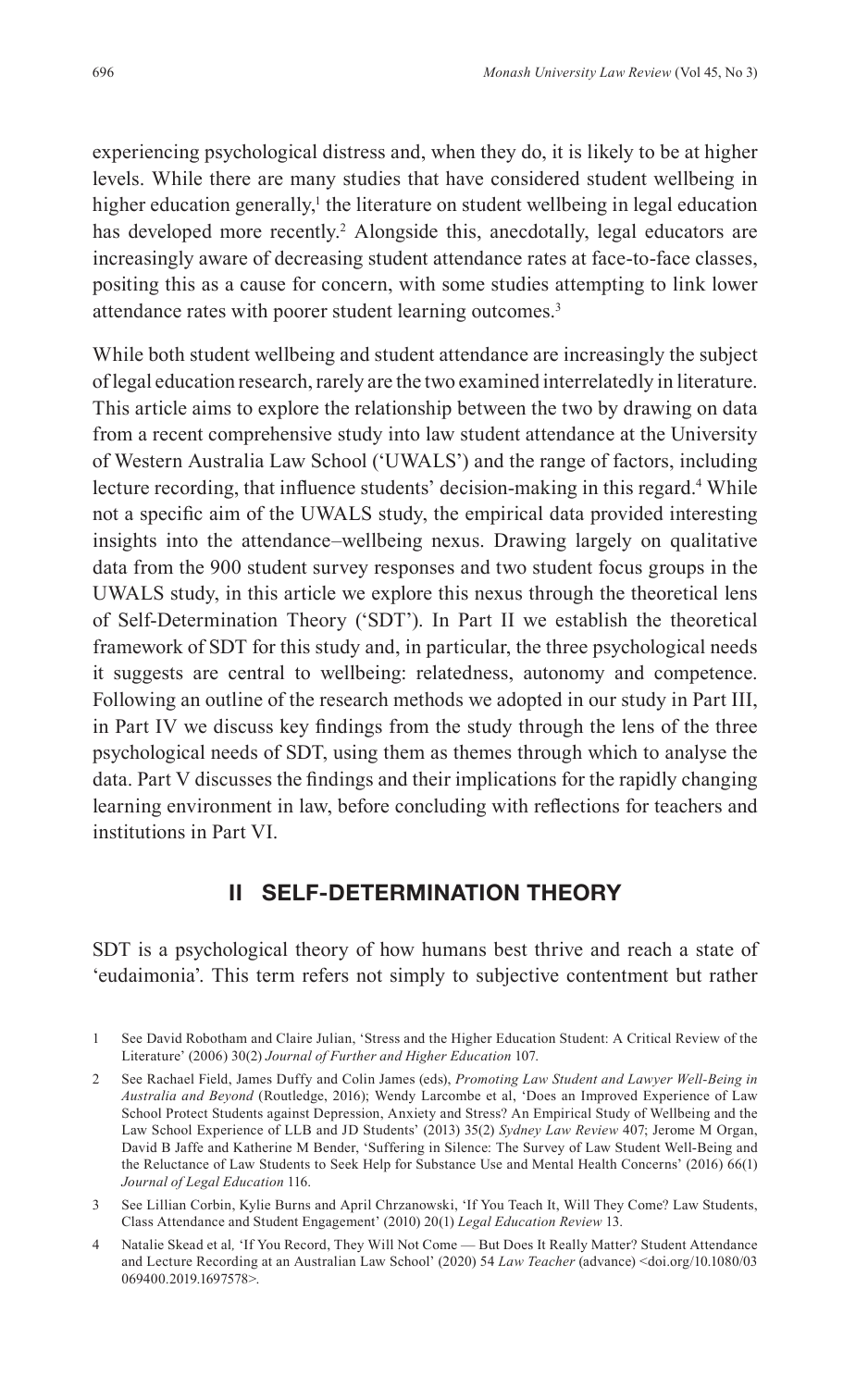a state of human thriving, flourishing or wellbeing.<sup>5</sup> To achieve eudaimonia, the individual should be focused on aims and activities that extend beyond the self.<sup>6</sup> To this end, SDT posits that humans are oriented towards growth, and that three needs — competence, relatedness and autonomy — are central to optimising growth and facilitating wellbeing,7 and that '[a]ll human beings require regular experiences of autonomy, competence and relatedness to thrive'.<sup>8</sup> Ryan, Huta and Deci describe these needs:

The *need for autonomy* refers to a sense of choice and volition in the regulation of behavior. The *need for* c*ompetence* concerns the sense of effcacy one has with respect to both internal and external environments. The *need for relatedness* refers to feeling connected to and cared about by others.<sup>9</sup>

SDT assumes that social contexts, such as law schools, can either foster or undermine human development,<sup>10</sup> and is a well-established theoretical framework for the study of law student wellbeing.<sup>11</sup>

While there is a paucity of research on the direct impact of reduced attendance on student wellbeing, much has been written on the positive association between a student's sense of connectedness, or relatedness — a sense of 'connecting with the selves of other people<sup> $12$ </sup> — and their wellbeing.<sup>13</sup> In addition, strong links have been established between in-class and extracurricular engagement

- 9 Ryan, Huta and Deci (n 5) 153.
- 10 Ryan and Deci, 'SDT and the Facilitation of Intrinsic Motivation' (n 7) 68.
- 11 See Kennon M Sheldon and Lawrence S Krieger, 'Does Legal Education Have Undermining Effects on Law Students? Evaluating Changes in Motivation, Values, and Well-Being' (2004) 22(2) *Behavioral Sciences and the Law* 261 ('Does Legal Education Have Undermining Effects on Law Students?'); Kennon M Sheldon and Lawrence S Krieger, 'Understanding the Negative Effects of Legal Education on Law Students: A Longitudinal Test of Self-Determination Theory' (2007) 33(6) *Personality and Social Psychology Bulletin* 883 ('Understanding the Negative Effects of Legal Education on Law Students'); Larcombe et al (n 2); Wendy Larcombe and Katherine Fethers, 'Schooling the Blues? An Investigation of Factors Associated with Psychological Distress Among Law Students' (2013) 36(2) *University of New South Wales Law Journal* 390.
- 12 Sheldon and Krieger, 'Understanding the Negative Effects of Legal Education on Law Students' (n 11) 885.
- 13 James Duffy, Rachael Field and Melinda Shirley, 'Engaging Law Students to Promote Psychological Health' (2011) 36(4) *Alternative Law Journal* 250.

<sup>5</sup> Richard M Ryan, Veronika Huta and Edward L Deci, 'Living Well: A Self-Determination Theory Perspective on Eudaimonia' (2008) 9(1) *Journal of Happiness Studies* 139, 141. Eudaimonia is defned as 'a way of living that is focused on what is intrinsically worthwhile to human beings': at 147 (emphasis omitted).

<sup>6</sup> Claire Carroll, 'Alert but Not Alarmed: A Response to Parker's Critique of Wellbeing Scholarship in Law' (2019) 29(1) *Legal Education Review* 1, 5.

<sup>7</sup> Richard M Ryan and Edward L Deci, 'Self-Determination Theory and the Facilitation of Intrinsic Motivation, Social Development, and Well-Being' (2000) 55(1) *American Psychologist* 68 ('SDT and the Facilitation of Intrinsic Motivation'); Richard M Ryan, Randall R Curren and Edward L Deci, 'What Humans Need: Flourishing in Aristotelian Philosophy and Self-Determination Theory' in Alan S Waterman (ed), *The Best within Us: Positive Psychology Perspectives on Eudaimonia* (American Psychological Association, 2013) 57, 57.

<sup>8</sup> Carroll (n 6) 12.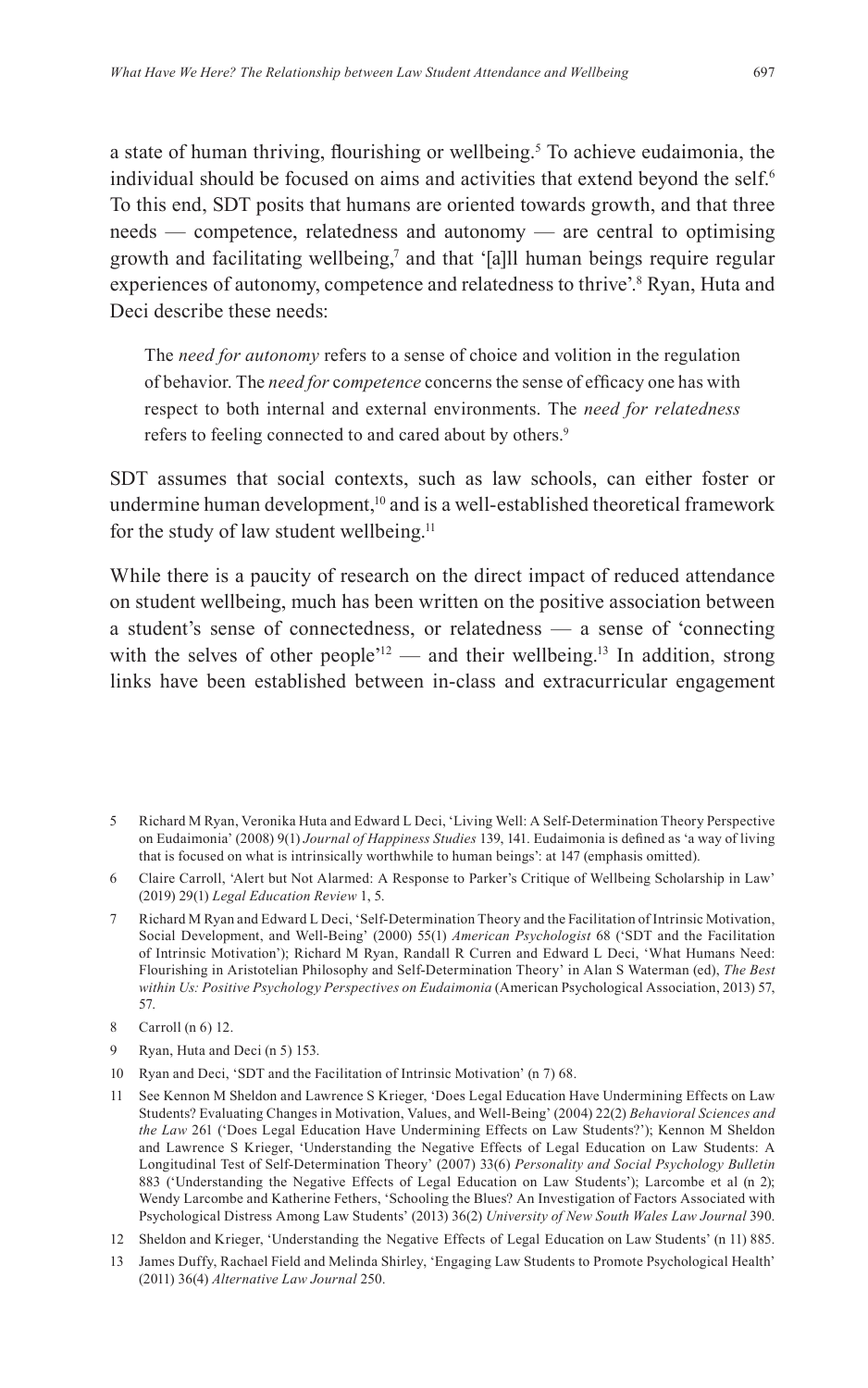and relatedness,<sup>14</sup> thereby arguably supporting, at least indirectly, an association between in-class engagement and student wellbeing.

Autonomous action is self-initiated or self-supported action 'that has an internal perceived locus of causality'.15 Students' sense of autonomy is a prominent focus of work done by a number of researchers on SDT in the context of law student wellbeing. Sheldon and Krieger found that autonomy was the single biggest predictor of wellbeing but also correlated with higher average grades and increased motivation for a future career in law.16 In 2010, Corbin, Burns and Chrzanowski reported on a study conducted at Griffth Law School examining student attendance across the law degree.<sup>17</sup> In providing a profile of the 'typical Australian law student', the authors of the Griffth study suggested that the typical law student wants autonomy over their learning, particularly in relation to class attendance and prioritising their time.18 A recent study by Jones et al in the United Kingdom examined the mental wellbeing of online distance-based law students.<sup>19</sup> Although overall wellbeing indicators were similar to those in other studies, they note that many of the students' negative comments around mental wellbeing related to the distance learning nature of the law degree.<sup>20</sup> The authors compare this fnding with Sheldon and Krieger's studies which prioritise autonomy for wellbeing as, conversely, their fndings indicate that the high level of autonomy provided by the online learning environment had contributed negatively to student wellbeing.<sup>21</sup> They emphasise that 'a key theme [from students] was the need for a greater sense of relatedness', including 'support, encouragement, and community to help [students] navigate their studies'.22 Like us, Jones, Samra and Lucassen point to the need for balance to be struck between autonomy and relatedness in the SDT framework.

<sup>14</sup> Jill Howieson, 'ADR Education: Creating Engagement and Increasing Mental Well-Being through an Interactive and Constructive Approach' (2011) 22(1) *Australasian Dispute Resolution Journal* 58; Natalie Skead and Shane L Rogers, 'Stress, Anxiety and Depression in Law Students: How Student Behaviours Affect Student Wellbeing' (2014) 40(2) *Monash University Law Review* 564; Rachael Field and James Duffy, 'Better to Light a Single Candle than to Curse the Darkness: Promoting Law Student Well-Being through a First Year Law Subject' (2012) 12(1) *Queensland University of Technology Law and Justice Journal* 133, 138–9; Duffy, Field and Shirley (n 13); Rachael Field and James Duffy, 'Law Student Psychological Distress, ADR and Sweet-Minded, Sweet-Eyed Hope' (2012) 23(3) *Australasian Dispute Resolution Journal* 195.

<sup>15</sup> Richard M Ryan et al, 'Beyond Illusions and Defense: Exploring the Possibilities and Limits of Human Autonomy and Responsibility through Self-Determination Theory' in Phillip R Shaver and Mario Mikulincer (eds), *Meaning, Mortality, and Choice: The Social Psychology of Existential Concerns* (American Psychological Association, 2012) 215, 221 (emphasis omitted).

<sup>16</sup> Sheldon and Krieger, 'Understanding the Negative Effects of Legal Education on Law Students' (n 11) 891.

<sup>17</sup> Corbin, Burns and Chrzanowski (n 3) 14.

<sup>18</sup> Ibid 20.

<sup>19</sup> Emma Jones, Rajvinder Samra and Mathijs Lucassen, 'The World at Their Fingertips? The Mental Wellbeing of Online Distance-Based Law Students' (2019) 53(1) *Law Teacher* 49.

<sup>20</sup> Ibid 67.

<sup>21</sup> Ibid, citing Sheldon and Krieger, 'Understanding the Negative Effects of Legal Education on Law Students' (n 11); Sheldon and Krieger, 'Does Legal Education Have Undermining Effects on Law Students?' (n 11).

<sup>22</sup> Jones, Samra and Lucassen (n 19) 67.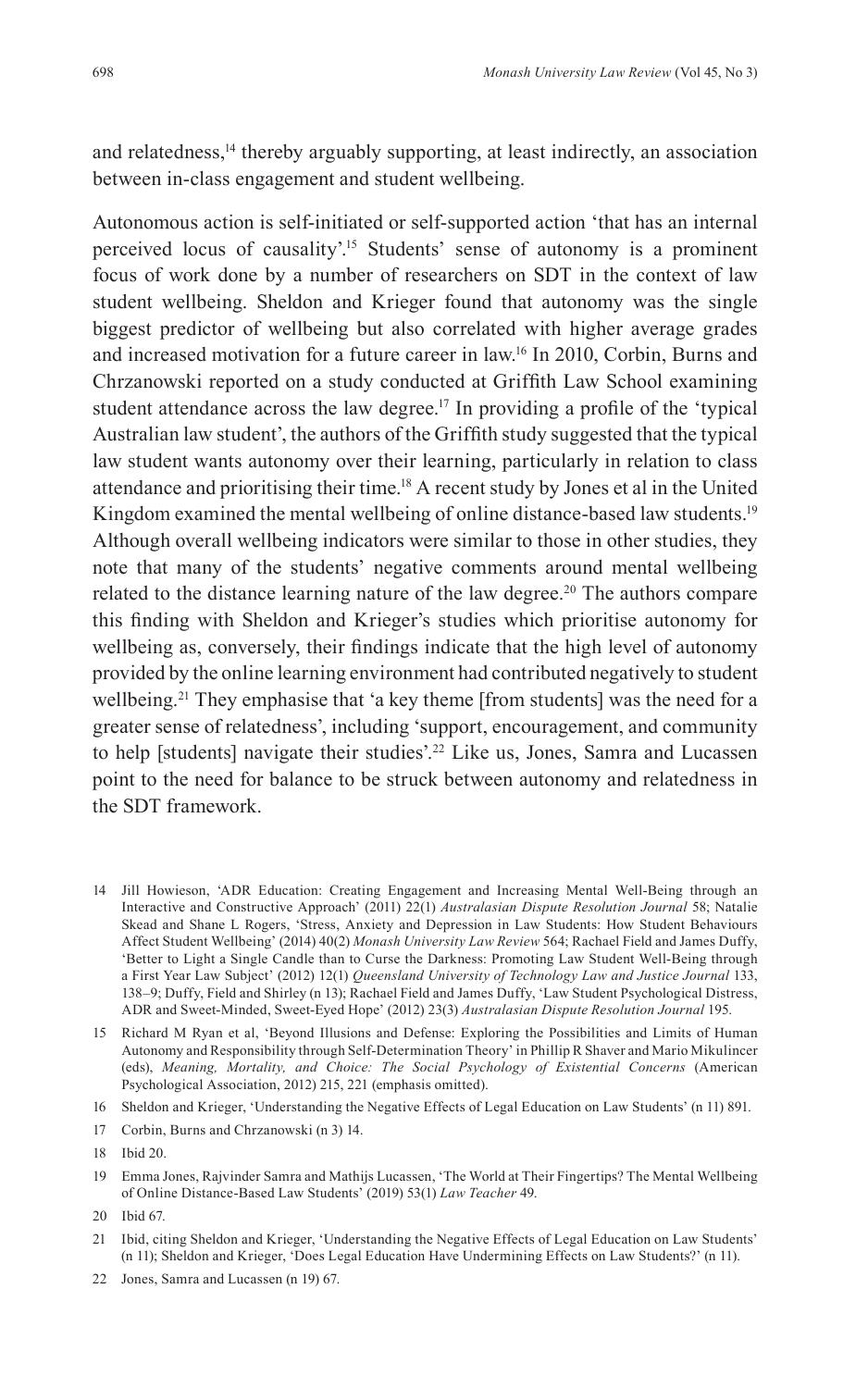Indeed, there is an inherent contradiction in the benefts of autonomy to decide when and if to attend classes, as highlighted by the participants in the Griffth study, and the need for relatedness that is one of the central tenets of SDT. Autonomy that allows students to remove themselves from the classroom has the potential to diminish their relatedness, or sense of belonging, to their cohort, school and institution. There is evidence that even in the absence of lecture recordings the law school experience may be 'individualised and isolating for both teachers and students'.23 Interestingly, when asked in the context of lectures whether they would prefer fexibility (in terms of lecture recordings and times), or more engaging and interactive lectures, students in a study conducted by Elphick were split 49%–51% in their responses.<sup>24</sup>

Baik et al describe the third basic and universal psychological need identifed in SDT — competence — as 'experiences of being effective and able to meet the academic demands of [the] course'.25 Ryan and Deci argue that feelings of competence derive from 'interpersonal events and structures'.26 These may include receiving positive feedback, communication and rewards 'during action'.27 These, in turn, 'can enhance intrinsic motivation for that action because they allow satisfaction of the basic psychological need for competence'.28

Much like the contradiction inherent in the relatedness–autonomy nexus, there is an inherent contradiction in encouraging feelings of competence in students and allowing students the autonomy to decide whether they attend, or do not attend, classes. According to Ryan and Deci, teachers support students' feelings of competency by providing positive communication, feedback and reward 'during action'.29 In a face-to-face learning environment, this presupposes synchrony that student and teacher are both present. This synchrony is not possible if the student is absent from the class.

SDT and the three basic and universal psychological needs for thriving discussed above provide the theoretical framework and structure for analysing the empirical data on student wellbeing obtained in the UWALS study.

29 Ibid 58.

<sup>23</sup> Mary Keyes and Richard Johnstone, 'Changing Legal Education: Rhetoric, Reality, and Prospects for the Future' (2004) 26(4) *Sydney Law Review* 537, 542.

<sup>24</sup> Liam Elphick, 'Adapting Law Lectures to Maximise Student Engagement: Is It Time to "Transform"?' (2018) 28(1) *Legal Education Review* 1, 12–13.

<sup>25</sup> Chi Baik et al, *Enhancing Student Mental Wellbeing: A Handbook for Academic Educators* (2017) 4.

<sup>26</sup> Richard M Ryan and Edward L Deci, 'Intrinsic and Extrinsic Motivations: Classic Defnitions and New Directions' (2000) 25(1) *Contemporary Educational Psychology* 54, 58 ('Intrinsic and Extrinsic Motivations').

<sup>27</sup> Ibid.

<sup>28</sup> Ibid.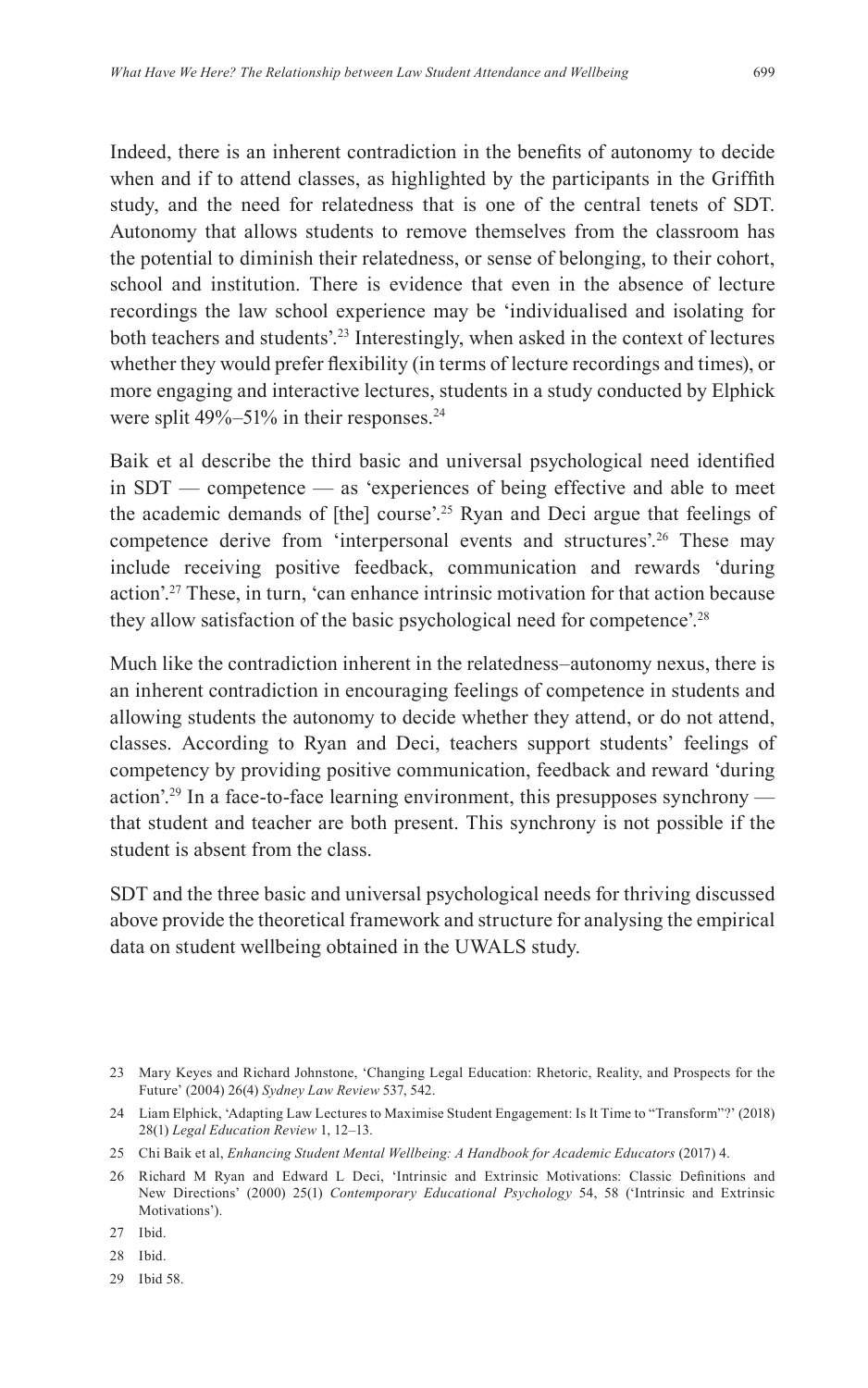#### **III METHOD**

The UWALS study involved a large empirical mixed-method study, including a student survey (900 respondents), manual count of student attendance across 16 law subjects, and two student focus groups.<sup>30</sup> The study involved undergraduate and postgraduate students enrolled in one or more law subjects.

#### **A** *Participants*

The UWALS courses include two undergraduate majors within the Bachelor of Arts (Law and Society) and the Bachelor of Commerce (Business Law) and several postgraduate courses, including the qualifying law degree, the Juris Doctor ('JD'). Most law subjects are taught face-to-face over 12 or 13 weeks in either large group lectures followed by smaller group tutorials, or in seminars/ workshops. Tutorials and seminars/workshops are not recorded and participation is typically an assessable component. It is an institutional requirement that all lectures are recorded and the recordings subsequently made available to students in downloadable format.

All University of Western Australia students enrolled in a law subject during semester one of 2018 were invited by email to complete an anonymous and voluntary online survey and to participate in focus groups. Nine hundred students completed the survey and 17 students participated in the focus groups.

At an undergraduate level, the 531 students who participated in the survey and nine undergraduate students in the focus groups were from a range of degrees. Many were from the Bachelor of Arts or Bachelor of Commerce and undertaking one or both of the two undergraduate law majors, but others were from non-cognate areas, as those students can take undergraduate law subjects as 'broadening' subjects.<sup>31</sup> As such, the findings may be somewhat generalisable to all university students, rather than relating only to law students.

#### **B** *Manual Count of Attendance*

We undertook a manual, in-person count of student attendance in lectures, tutorials, and seminars/workshops in semester one of 2018. We counted attendance across 16 selected subjects across each year group of undergraduate

<sup>30</sup> The study complied with the National Health and Medical Research Council, Australian Research Council and Universities Australia, *National Statement on Ethical Conduct in Human Research* (2018). The University of Western Australia Human Research Ethics Office provided institutional ethics approval for the study before it commenced — RA/4/20/4323.

<sup>31</sup> 'Broadening Requirements', *The University of Western Australia* (Web Page) *<*handbooks.uwa.edu.au/ undergraduate/broadening>.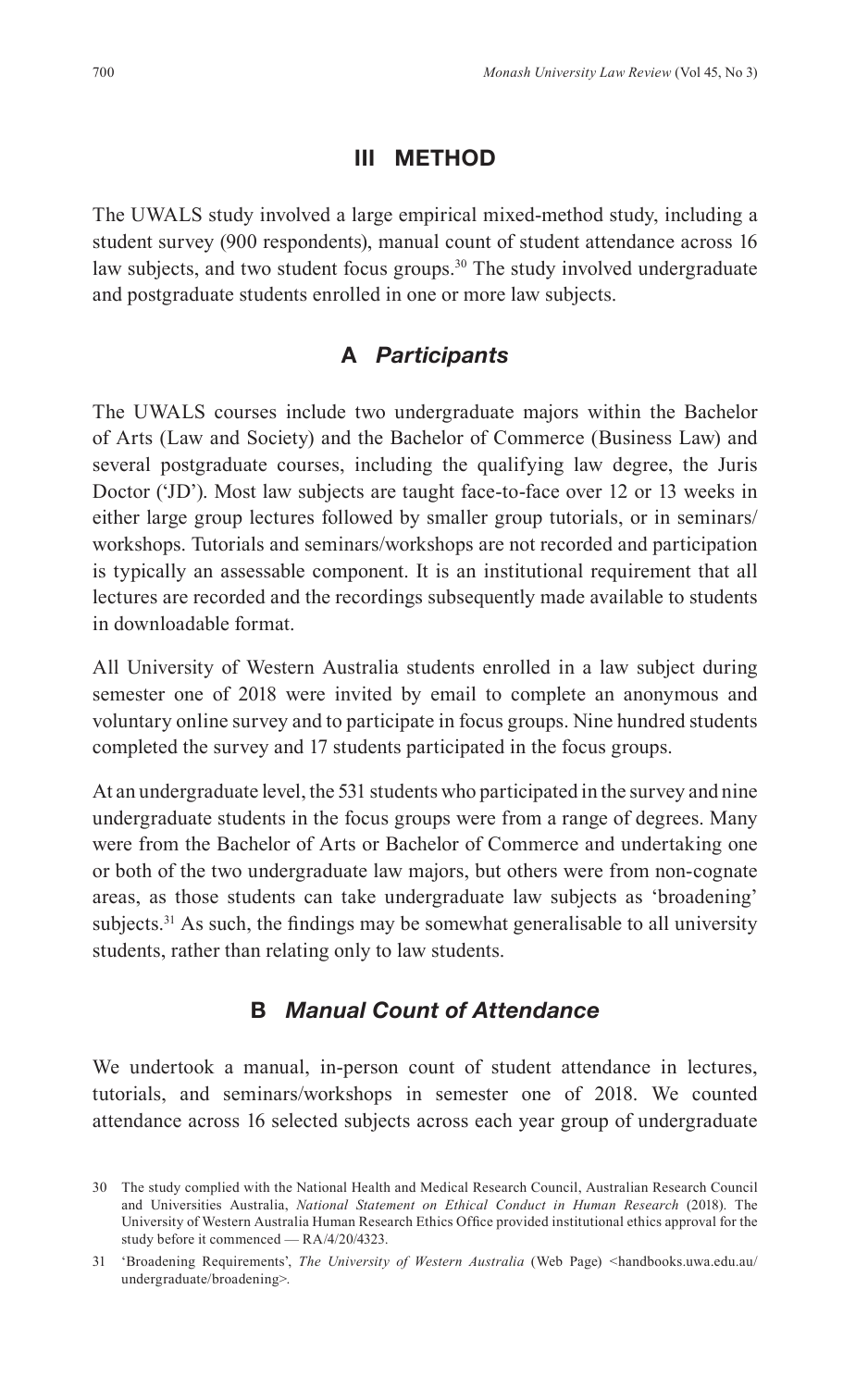and postgraduate courses on offer to ensure breadth of results. Attendance was counted in weeks 1, 5, 9 and 13 of semester by a research assistant who was not a UWALS academic.

#### **C** *Survey*

We measured student attendance and infuencing factors using a self-designed survey in Qualtrics. The survey comprised fve sections and a total of 38 questions. It asked the participants three questions about how often they attended faceto-face lectures, tutorials, or other classes (eg, seminars or workshops). It then asked each participant to rank the factors that infuence their decision to attend or not attend classes. Finally, there were three open-ended qualitative questions about what infuences the participant's decision to attend different classes. The responses to these three open-ended questions provided much of the qualitative data used in this article.

## **D** *Procedure and Method of Analysis*

The survey was voluntary and confdential and participants could withdraw at any time. After the time window for completing the survey had closed, we collated and analysed the fndings, using Qualtrics to compile and present the demographic and descriptive data and NVivo qualitative analysis software to thematically codify and analyse the three open-ended question responses.

## **E** *Focus Groups*

All students enrolled in a Law School subject in semester one of 2018 were invited to participate in a focus group. The invitations were sent via email, social media and through student representative bodies. The invitation explained the purpose of the study and stressed the importance of wide-ranging participation from those who regularly attend classes and those who attend less often. To ensure sufficient participants, additional invitations were issued using a purposive sampling approach, directing communications towards particular subjects and approaching students individually.

We recruited nine students for the undergraduate focus group and eight students for the postgraduate focus group. Students signed participant consent forms agreeing to audio recording of the focus group discussion and to the facilitator of the focus groups taking de-identifed notes. The facilitator of the focus groups was external to UWALS and had no prior or subsequent dealings with the focus groups participants. The facilitator conducted semi-structured discussions that lasted approximately one hour for each group. An independent third party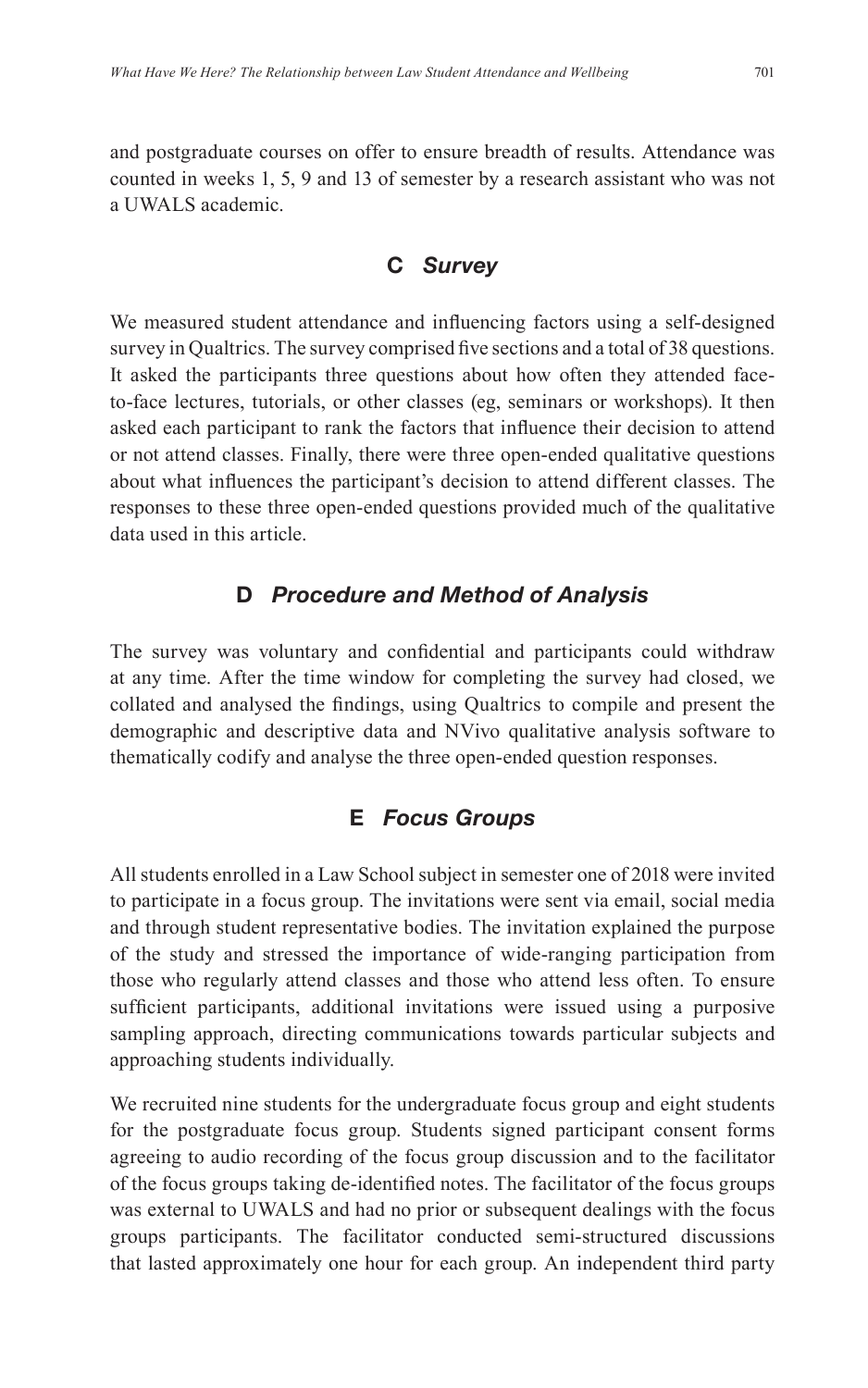transcribed the focus group recordings which we then thematically codifed and analysed using NVivo.

#### **F** *Methodological Reasoning*

The study uses mixed methods, with both quantitative and qualitative data and both survey data and focus group data. Triangulation of these datasets was important for robust fndings and to increase 'scope, depth and consistency'.<sup>32</sup> The qualitative data was analysed using a constructivist approach. From an epistemological perspective, a constructivist approach assumes that reality is socially constructed — the researcher constructs knowledge from a variety of views, rather than discovering it.33 Adopting a constructivist approach is somewhat of a leap of faith for the researcher who does not know exactly what fndings will emerge from the empirical data. In this case, it was a fruitful approach as, although we had not set out to explore the attendance–wellbeing nexus and had not specifcally asked questions related to student wellbeing, analysis revealed a wealth of wellbeing-related data in addition to the anticipated attendance data. In Part IV below, we frst briefy summarise the quantitative fndings in relation to attendance and then draw out the qualitative data as it relates to student wellbeing.

## **G** *Limitations*

Specifcally relating to the fndings reported in this article, as noted above, gathering data on student wellbeing was not the primary, or even an incidental, aim of this study. A study specifcally designed to research student wellbeing would have been constructed differently and may have resulted in richer data.

#### **IV RESULTS**

Overall, although attendance was higher at postgraduate level, we found that lecture attendance averages 38% of enrolments. Absence from lectures is due to a number of factors, including lecture recording and external commitments such as work and family. Attendance at tutorials and other classes was likewise higher at postgraduate level, but signifcantly higher overall at 84%.

We have reported on the factors infuencing students' decisions on whether or

<sup>32</sup> Udo Kelle and Christian Erzberger, 'Qualitative and Quantitative Methods: Not in Opposition', tr Bryan Jenner in Uwe Flick, Ernst von Kardoff and Ines Steinke (eds), *A Companion to Qualitative Research* (SAGE, 2004) 172, 174. See also Uwe Flick, 'Triangulation in Qualitative Research', tr Bryan Jenner in Uwe Flick, Ernst von Kardoff and Ines Steinke (eds), *A Companion to Qualitative Research* (SAGE, 2004) 178, 178–9.

<sup>33</sup> Sharan B Merriam, *Qualitative Research: A Guide to Design and Implementation* (Jossey-Bass, 2<sup>nd</sup> ed, 2009) 8–9.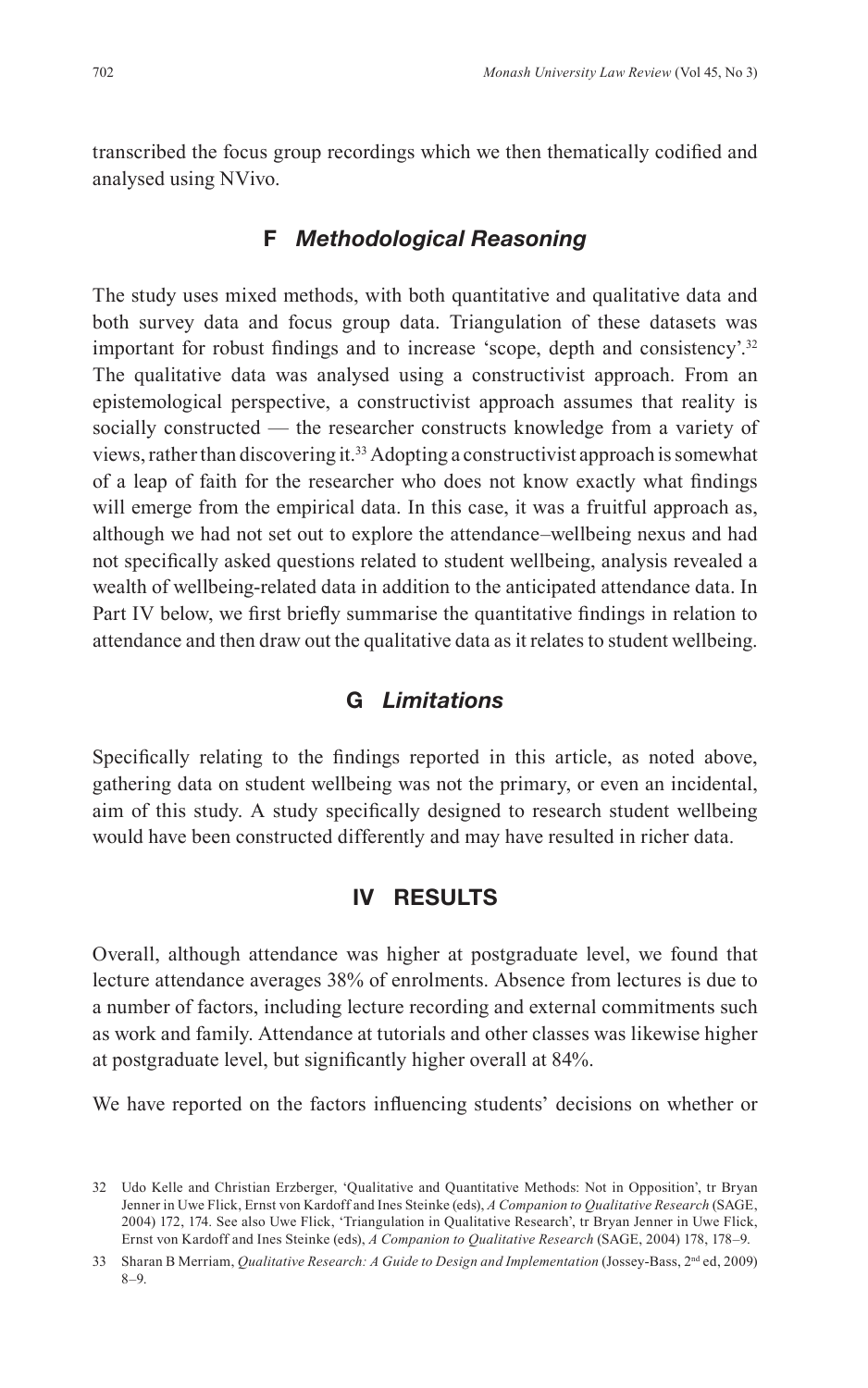not to attend face-to-face classes elsewhere.<sup>34</sup> Perhaps not surprisingly, students' reasons for non-attendance were multifaceted. Some reasons for non-attendance given included students experiencing psychological distress — specifcally stress and anxiety. For example, one student said in an open-ended question in the survey:

The primary reason for ever not attending to my university commitments is the need for paid employment. It is impossible to support oneself, living out of home, on the meagre Youth Allowance income. I did also for one unit experience a lecturer who was more confusing than helpful. I found those lectures stressful rather than insightful. I avoided attending and self-taught from other materials.

In the following sections, we analyse the qualitative data within an SDT-informed framework of relatedness, autonomy and competence.

## **A** *Relatedness*

As discussed above, SDT scholarship has identifed relatedness as a basic and universal psychological need. Through survey and focus group data, connectedness and a sense of belonging and quality of relationships (with peers and teachers) emerged as a factor relevant to student attendance at face-to-face classes. Several participants reported that when they did attend university, they enjoyed interacting with peers and teachers. For example, the following exchange is extracted from a focus group:<sup>35</sup>

|            | Student 1: I enjoy being here.            |
|------------|-------------------------------------------|
| Student 2: | Yes!                                      |
|            | Student 3: I like the social interaction. |
| Student 1: | Yeah.                                     |
| Student 2: | Same.                                     |
| Student 4: | Yeah.                                     |

In the survey, some students identifed better learning opportunities and outcomes and connectedness as key drivers for class attendance. For example, in response to the question 'What infuences your decision to attend lectures?', two students responded:

<sup>34</sup> Skead et al (n 4).

<sup>35</sup> Students are numbered in quotations throughout this article to identify the different speakers. However, numbering is not sequential throughout the article, rather we start by identifying the frst speaker in each section as 'Student 1'. This is simply illustrative and 'Student 1' in one quotation will not necessarily be the same student as 'Student 1' in subsequent quotations.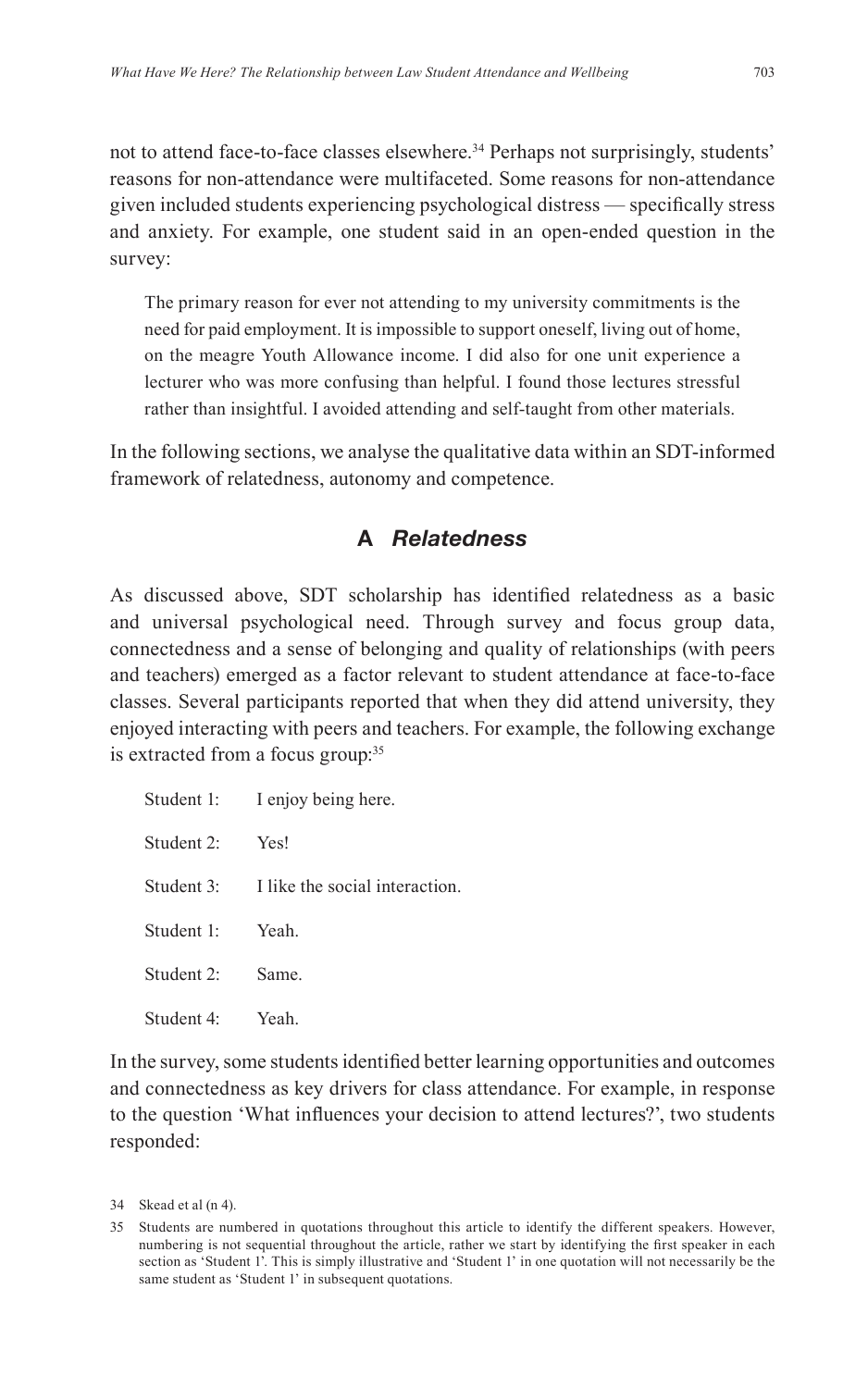| Student 1: | Enhances understanding of content. Opportunity to interact with |  |
|------------|-----------------------------------------------------------------|--|
|            | lecturer and other students.                                    |  |
| Student 2: | My peers as it gives me an opportunity to make friends.         |  |

Another student added:

Student 3: And yeah, I think it's valuable for networking as well.

There is some evidence from the focus group data of differences in the undergraduate and postgraduate student cohorts, with postgraduate students having a stronger sense of belonging and of the importance of making connections at university:

| Student 1       |                                                                                                                                                                                                                                                                                                                                 |
|-----------------|---------------------------------------------------------------------------------------------------------------------------------------------------------------------------------------------------------------------------------------------------------------------------------------------------------------------------------|
| (postgraduate): | That's, that's very true in undergrad [non-attendance]. Yes I<br>got to know a couple of people a bit better. I don't really see<br>them now. But in the JD, I think I know most people here.<br>We, you're all sort of going through this experience together<br>enabling one another                                          |
| Facilitator:    | Yeah.                                                                                                                                                                                                                                                                                                                           |
| Student 1       |                                                                                                                                                                                                                                                                                                                                 |
| (postgraduate): | and for that to be able to grow you have to be here. And<br>I think that we're quite fortunate in the sense that no one<br>sort of understands what we are going through, but we all<br>understand what each other's going through so  I think<br>in that sense it's important for us to come to uni and a lot of<br>people do. |

Similarly, this theme arose in the undergraduate focus group:

Student 1

(undergraduate): I personally, as I know that we are doing JD afterwards I'm kind of just like, 'I've just got to get through the undergrad. I don't need to make lifelong friendships in uni with these people.' And I just think for me it's almost like a stepping stone. And that I know most of the people that are in my class I probably won't see much anymore.

This difference was also borne out in the attendance data that demonstrates that postgraduate students attend classes more frequently (on average 47% attend lectures and over 88% attend tutorials) than undergraduate students (on average 31% attend lectures and 74% attend tutorials). Postgraduate students in the focus group also commented that students seemed to be either very engaged at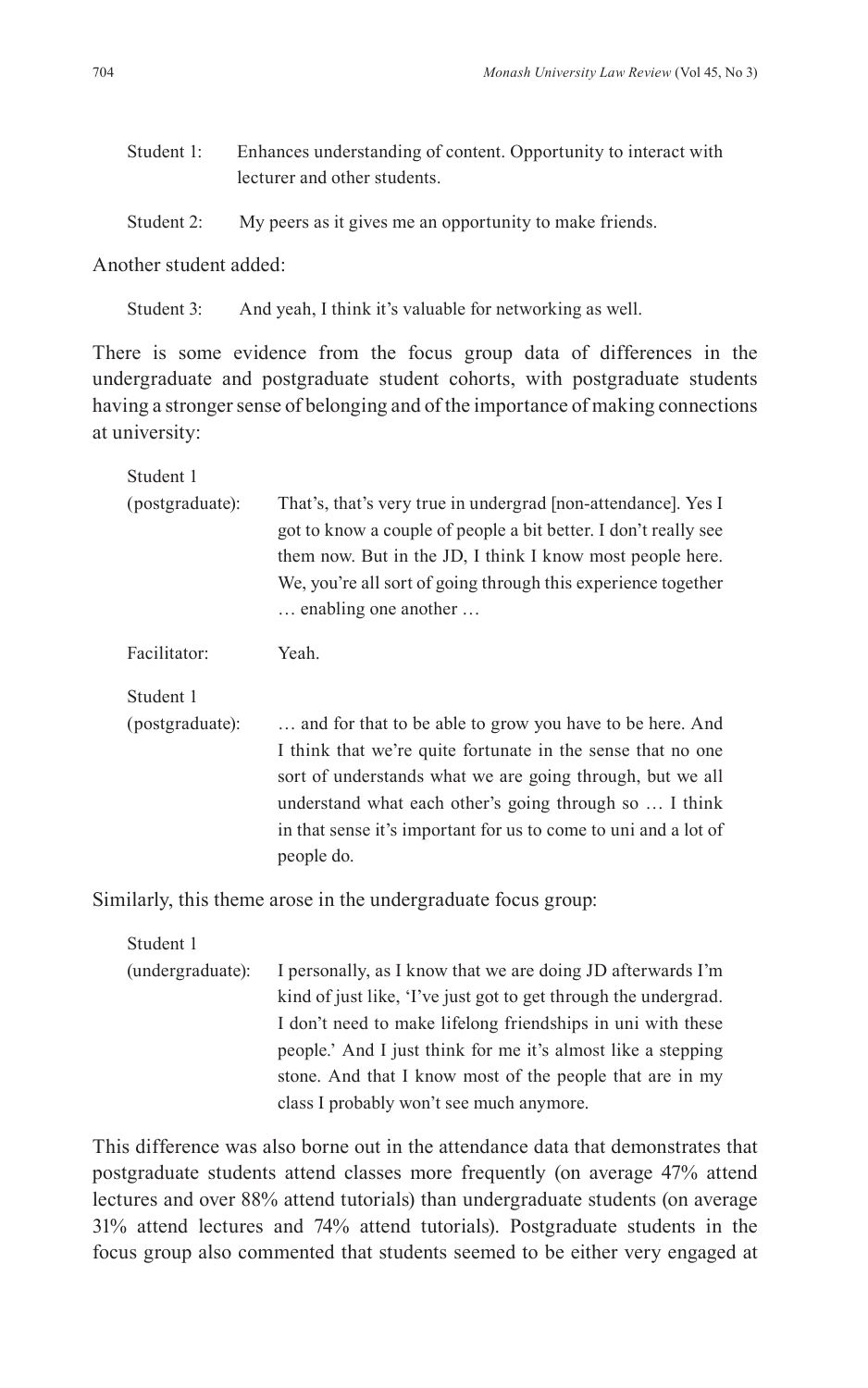university, or not engaged at all. For example, one student commented that those who are involved in student societies are 'like hyper involved' and those who are not involved in the societies are not really involved in university life at all.

In making their decision whether to attend class, several students indicated that whether their friends are in their class, and are likely to be in class, was a factor. For example:

Student 1: I think if my friends are going to a lecture then it makes me go. Because I've got someone to sit next to and during the break you can talk to them and it's less boring I guess.

There were also some discussions in focus groups of teaching staff creating opportunities for engagement and trying to foster a sense of connectedness among students. For example:

Student 2: This year, two of my tutors have raised the issue of people not engaging with others in tutes. And so they've split up the question, so that in groups of fve, you do question one, two, three etc.

Yet, for some students, there was a clear sense of not feeling like they belonged in some class environments and so they chose not to attend.

Relationships with teachers also emerged as a prevalent theme in the survey data with students avoiding classes where the relationship was not considered positive and supportive. This refects Elphick's fnding that 95% of students believe it is important to have a dynamic relationship with their teacher in lectures, and that most students fnd their teacher to be more important to their learning than the content or style of class delivered.<sup>36</sup> In some cases the students referred to lecturers:

Student 1: For example in [unit x] the material was poorly taught and irrelevant, and communicated in an aggressive manner. I thought this was disrespectful to me as a student so I learnt the content through the textbook and my tutor instead.

However, more commonly in responses to the survey, students discussed tutors:

- Student 2: Whether I am sick, how anxious I am feeling about attending the tutorial, whether the teacher is encouraging or puts students down for answering questions incorrectly.
- Student 3: I will always attend tutorials if they are compulsory. There has however, been one instance where I have received 0% as the tutor was quite abrupt and attending tutes started becoming stressful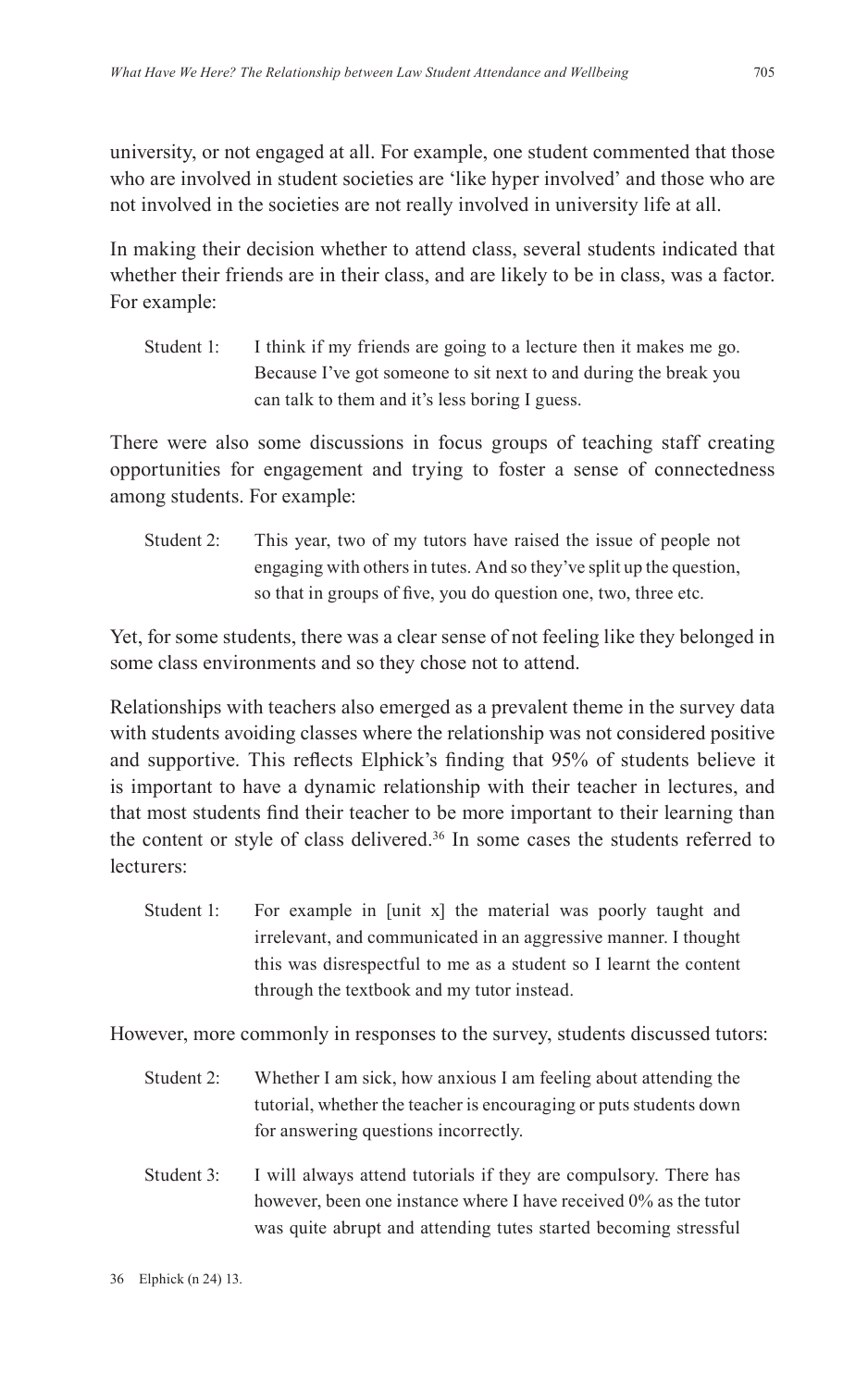and my anxiety increased therefore I avoided his classes. Aside from that, I fnd tutes helpful towards my learning and prep for assignments.

- Student 4: If the staff member is friends with students in their class, tagging in posts on Facebook, commenting on posts and photos together, etc, I am also reluctant to attend class.
- Student 5: Whether I am given fair chances to speak up in class.

At UWALS, lectures are most commonly delivered by permanent members of teaching staff, whereas tutorials are often taught by sessional staff. Heath et al have identifed this reliance on sessional staff as a growing phenomenon across Australian law schools and identified a need for their professional development.<sup>37</sup> They refer to this unmet professional development need of sessional law staff as 'the elephant in the classroom'.38 UWALS researchers were part of the Smart Casual project team which began to address the needs for professional development of sessional law teachers through a series of online modules, including one on supporting law student wellbeing in teaching.<sup>39</sup> All new sessional teachers at UWALS are paid to undertake this and other Smart Casual modules. Despite this, reports of aggressive or unprofessional behaviour or low-quality teaching in the survey data and focus groups indicate that this is an area requiring ongoing attention.

#### **B** *Autonomy*

Autonomy is the second core psychological need identifed in SDT and, according to Sheldon and Krieger, central to law student wellbeing.40 Baik et al note that autonomous motivation is a key driver of mental wellbeing and that '[a]utonomous motivations are blunted and our wellbeing is undermined when we feel pressured to act or feel that we are being controlled by others'.<sup>41</sup> It is clear from the attendance fndings from our study that students are exercising their autonomy in choosing whether to attend classes. In this way, the institutional requirements to record lectures and make them available in downloadable format supports student autonomy and, by inference, student wellbeing. Students are able to choose both when and where they access lecture material. The counterargument we highlight

41 Baik et al (n 25) 9.

<sup>37</sup> Mary Heath et al, *Smart Casual: Towards Excellence in Sessional Teaching in Law* (Final Report, 2017) pt 1.

<sup>38</sup> Mary Heath et al, 'Beginning to Address "The Elephant in the Classroom": Investigating and Responding to Australian Sessional Law Teachers' Unmet Professional Development Needs' (2015) 38(1) *University of New South Wales Law Journal* 240, 241.

<sup>39 &#</sup>x27;The Smart Casual Professional Development Modules', *Smart Casual* (Web Page) <smartlawteacher.org/ modules/>.

<sup>40</sup> Sheldon and Krieger, 'Understanding the Negative Effects of Legal Education on Law Students' (n 11) 894.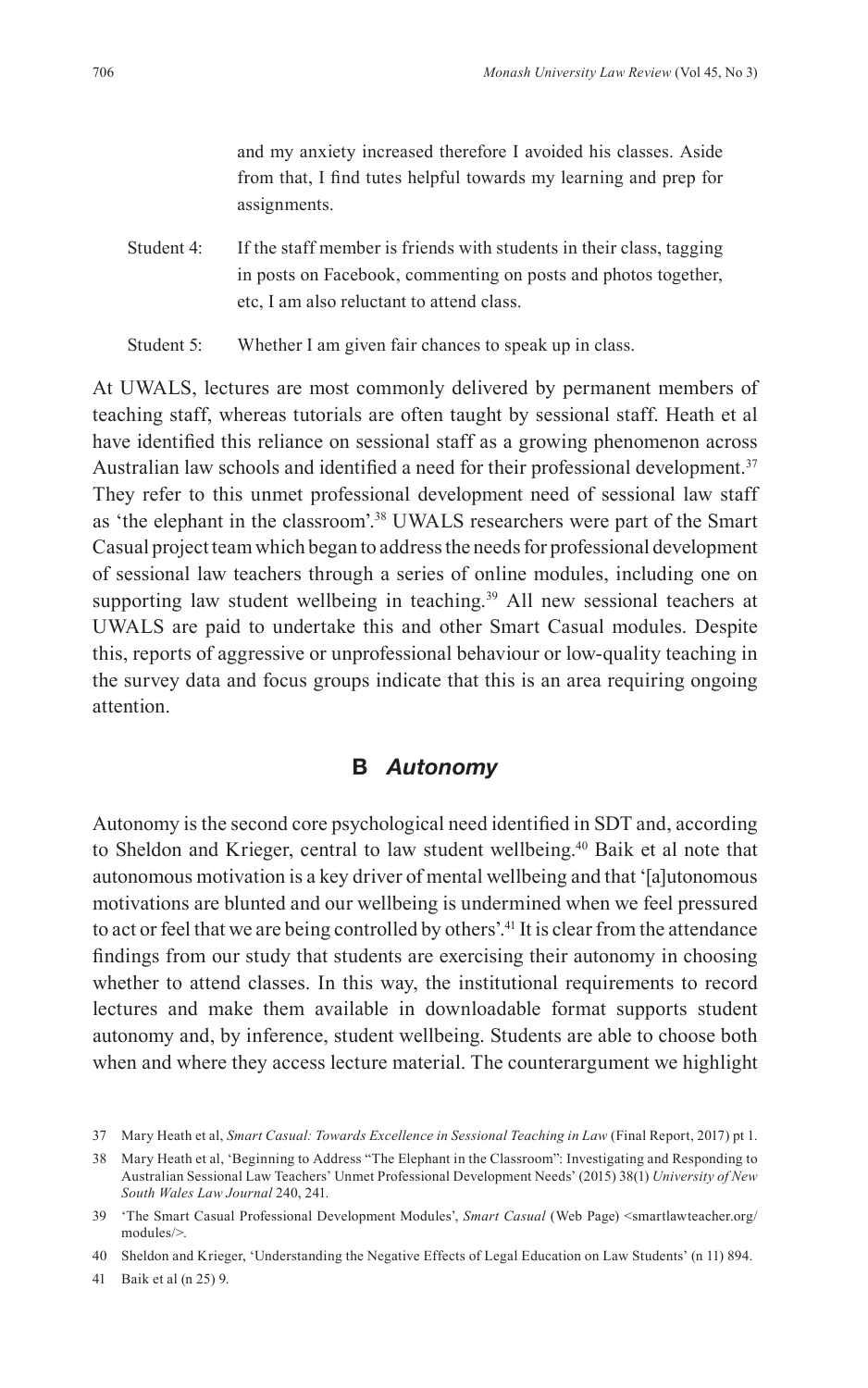above is that providing this level of autonomy may compromise relatedness by facilitating non-attendance.

A common theme in the student participant responses was that having a choice about whether or not to attend classes enables individual students to choose a learning environment and approach that may be more suited to their particular learning style and circumstances. For example, a very common response from students was that using recordings was important for the fexibility of being able to pause, slow down, or speed up the lectures and learn 'at their own pace'. One student noted in their survey response:

Student 1: I find lectures hard to follow and write notes. I don't attend because I know I have to go home and re-watch them again in order to really understand the content and I simply just don't have enough time to do that given how heavy the law units are for me. I'd rather just watch them online and be able to process the information at my own pace.

A general anxiety about attending class was also a factor for many students, particularly in the survey responses. In some cases this was exacerbated by teacher attitudes, as the data above illustrates. In other cases, students felt anxious about speaking in class or otherwise fnd being in a class environment uncomfortable or stressful:

- Student 2: Whether they [classes] are interesting and engaging, will not go if tutor is stressful or picks on people to speak.
- Student 3: I find lectures a stressful environment where it's hard to take in content, it's hard to concentrate and I end up missing content which I would have heard in the recording, it's a very long time to concentrate and I only attend if the lecturer is very engaging so I actually can concentrate and learn and it fts in with my timetable so I don't waste time travelling when I could gain a few hours just staying at home.
- Student 4: I'll also go to a lecture if it is smaller and if I can avoid people because I'm a bit awkward and antisocial.
- Student 5: When I find I'm excluded and odd in the class. As an international student in Law and Society, this is very common for me every semester.

Several students referred to assessing their mental health before making the decision to attend. For example, in response to the question 'What infuences your decision most when considering whether to attend your lectures/tutorials?', survey participants responded: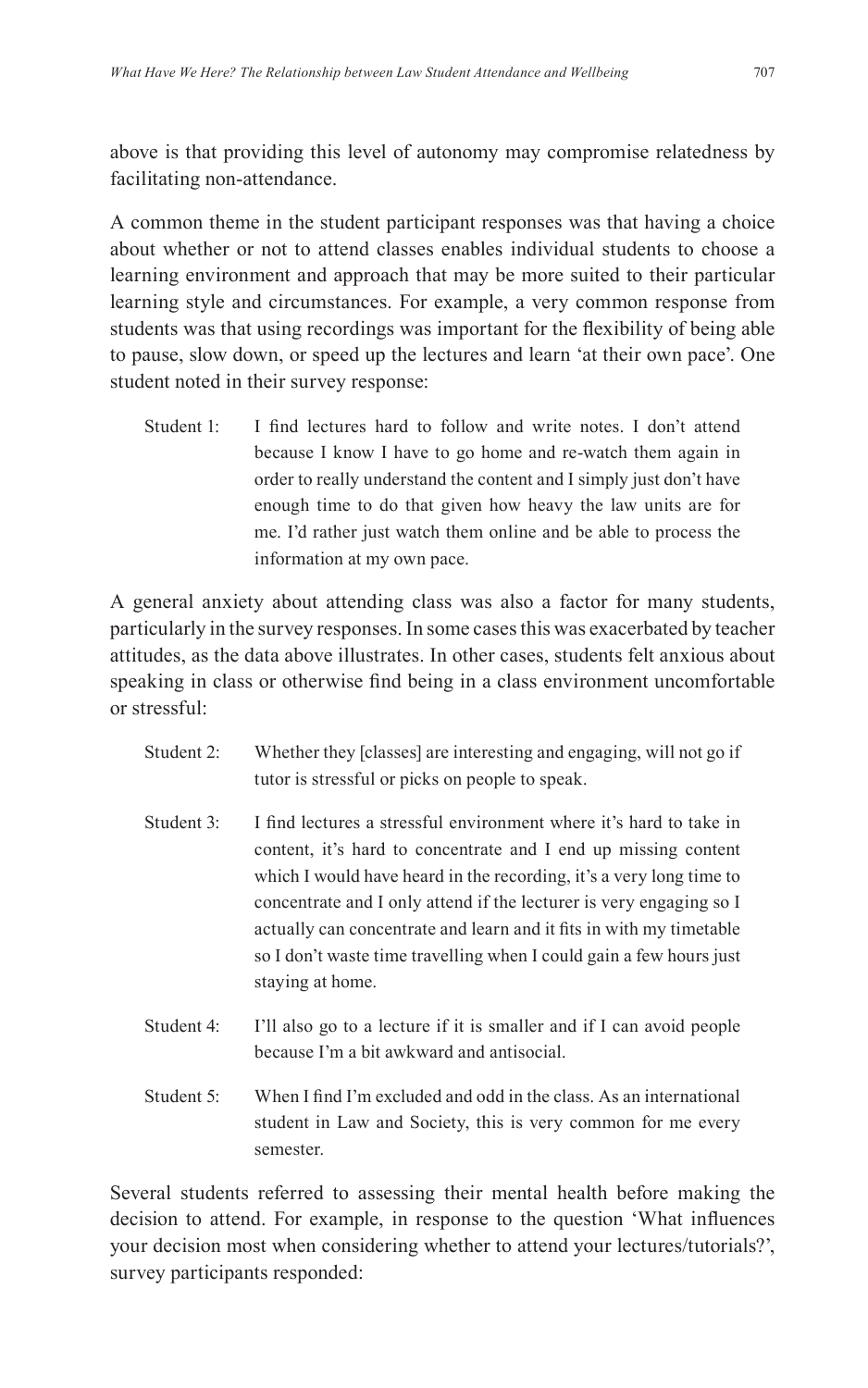- Student 1: Considering it's a default to go, the only real influence which may sway that default is my stress level. Rather than feel as though I'm jeopardising my own mental health for the sake of 'keeping' or 'catching' up, I will sacrifce class attendance until I am back at a manageable level.
- Student 2: Whether I am sick, how anxious I am feeling about attending the tutorial, whether the teacher is encouraging or puts students down for answering questions incorrectly.
- Student 3: My ongoing struggle with depression, which has resulted in my sometimes having extremely impaired concentration and memory, dissociation, fugue and existential motivation. The prospects of trying to park at university are very stressful, as my lectures are on the busiest days of the week (Monday, Tuesday), and busiest times as well. Unfortunately, my brain tends to overload, when weighing all this up to make a decision, and frequently concludes in apathy. Otherwise, when I attend lectures and have the capacity to interact with engaging lecturers … I enjoy them thoroughly.

These responses highlight the importance of the teacher-student relationship to student attendance and student wellbeing and raise a number of important issues for law schools and law students, including the importance of creating a safe and supportive learning environment.

Another common theme in the survey data was non-attendance at class due to tiredness and fatigue and particularly struggles with early rising. The following are some examples of student comments:

- Student 1: Other commitments, time of day (if I can wake up).
- Student 2: The time of day. I have extreme difficulty getting out of bed in the morning due to several reasons including that I usually do not get enough sleep/don't fall asleep till very late etc. If a tutorial is before 11AM I am highly unlikely to attend even if I do want to.
- Student 3: The time of classes, the gap between classes and if the lecture is recorded \*\*\* 10am is a good starting point \*\*\* 5–6pm is way too late for a tutorial, brain's already dead by then.<sup>42</sup>
- Student 4: I live close to uni. I am often complacent about how long it will take me to get there, and thus, am often running late. Sometimes, if I sleep in … and feel like I'll be stressed to get ready in time I won't go. I also am less likely to go if I am not up to date on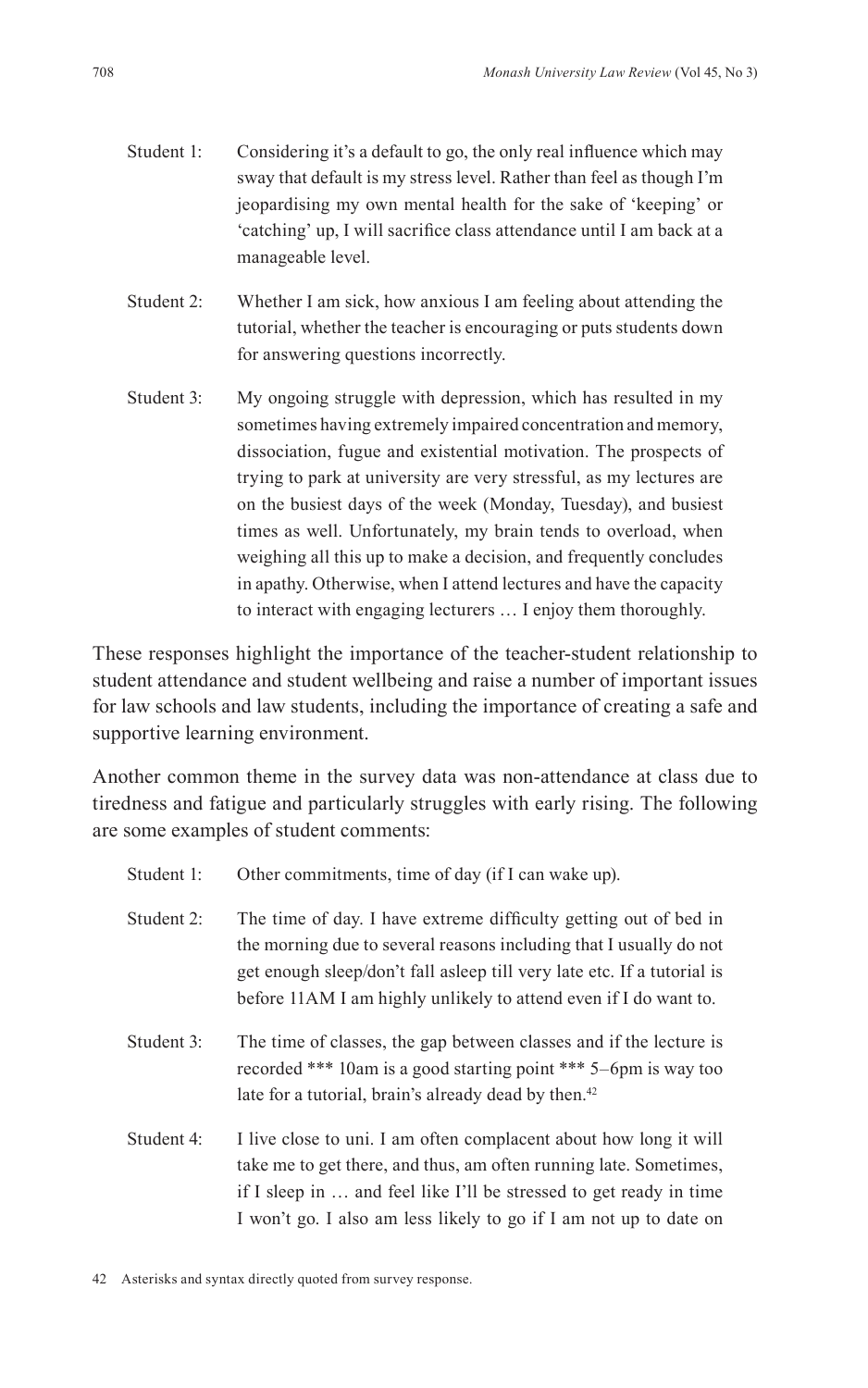#### lectures for that unit.

Others have established that biological and societal factors can contribute to tiredness and sleep disorders in adolescents and to a lesser extent in young adults.43 Measures taken by teachers of this age group include later class start times, particularly for high school aged students. Various studies on later school start times, synthesised by Owens in 2014, have reported longer sleep duration, improvements in attendance rates, decreased daytime sleepiness, increased satisfaction with sleep and motivation and signifcant declines in self-reported depressed mood, and declines in visits to healthcare professionals for fatiguerelated complaints.44

Related to the theme of tiredness, many students choose not to attend classes because of external work commitments. The results of our student survey indicate that, after lecture recordings, 'work commitments' is the second most common reason students do not attend lectures.45 In addition, it was the third most common reason why students do not attend tutorials after illness and the time and day of the tutorial. 'Work commitments' was the second most common reason for not attending seminars or workshops after the time and day of the class. It was the only factor that was in the top three reasons for non-attendance at all three types of classes.

This quantitative survey data was also confrmed in the qualitative data from the survey:

- Student 1: I have to work 3–4 days a week to financially support myself through university. As a result, it is often not feasible to attend all my classes unless they are on the same day one after the other.
- Student 2: Often the time of the lecture, if some are so early as 8am, that would involve waking up at 6am, which is difficult as I work in hospitality at night and if I've worked the night before I wouldn't be getting to bed until after midnight. I likely would be fatigued during that lecture and have difficulty concentrating and taking in the content, compared to if I watched the recording and took notes later that afternoon.
- Student 3: Very rarely, where I am severely overloaded with work, I will try and change to a different tute to avoid being embarrassed about my lack of preparation.

<sup>43</sup> Maurice M Ohayon et al, 'Prevalence and Patterns of Problematic Sleep among Older Adolescents' (2000) 39(12) *Journal of the American Academy of Child and Adolescent Psychiatry* 1549.

<sup>44</sup> Judith Owens, 'Insuffcient Sleep in Adolescents and Young Adults: An Update on Causes and Consequences' (2014) 134(3) *Pediatrics* 921, 924.

<sup>45</sup> The detailed results of the student survey are reported in Skead et al (n 4).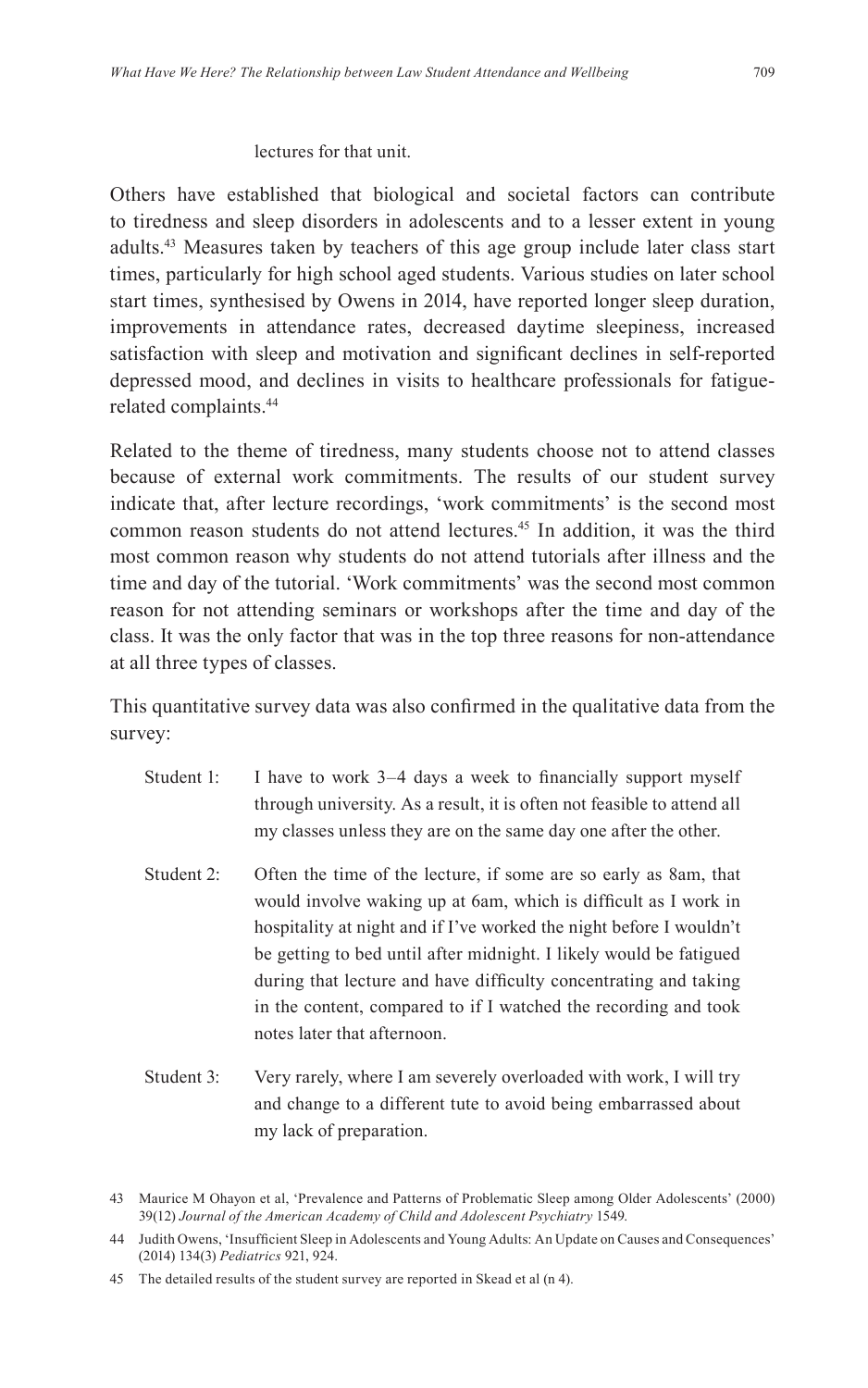In prioritising external work commitments over attending classes students are exercising their autonomy. However, reports of excessive workloads outside of university may be detrimental to student wellbeing, compromise educational outcomes and undermine the third psychological need under SDT — competence, discussed further below.

Finally, common themes in the qualitative survey comments related to transport and parking. Many students reported long commute times, inadequate or slow public transport and a lack of parking as key factors infuencing their decision whether to attend classes. The topics of transport and parking engendered quite vehement comments from students, with the issue of parking clearly emerging as the most frustrating issue for students across all qualitative data. The following are some examples from the survey responses:

- Student 1: Time it takes to get to uni. Some days it takes me 2 hours from the moment I leave my house, the moment I sit in the lecture. I'm already exhausted, angry at not fnding a park, sad that I don't live closer, by the time I get to class — sometimes at 8am.
- Student 2: Parking fee is too hard also the fact that they destroyed Hackett Drive parking made uni living hell. Makes me feel like student wellbeing is not important and we are not cared for. Some people have other commitments and it will be very hard if there is no parking all the time so I will be late or miss classes all together [sic].
- Student 3: Parking SEVERE LACK OF.
- Student 4: Parking get more parking. Amount of car parking is disgusting.

## **C** *Competence*

Relevant to this third basic psychological need of SDT, some of the student responses to the open-ended survey questions related to non-attendance at classes due to lack of preparation and an associated fear that their lack of preparation would be exposed in class. Lack of preparation was sometimes attributed to work commitments and other study commitments such as assessment deadlines:

- Student 1: Work commitments and whether or not I feel prepared for the class. If you haven't done the work, sometimes there is no point in attending as you may be singled out.
- Student 2: Being underprepared and being called on will lessen the likelihood I will go.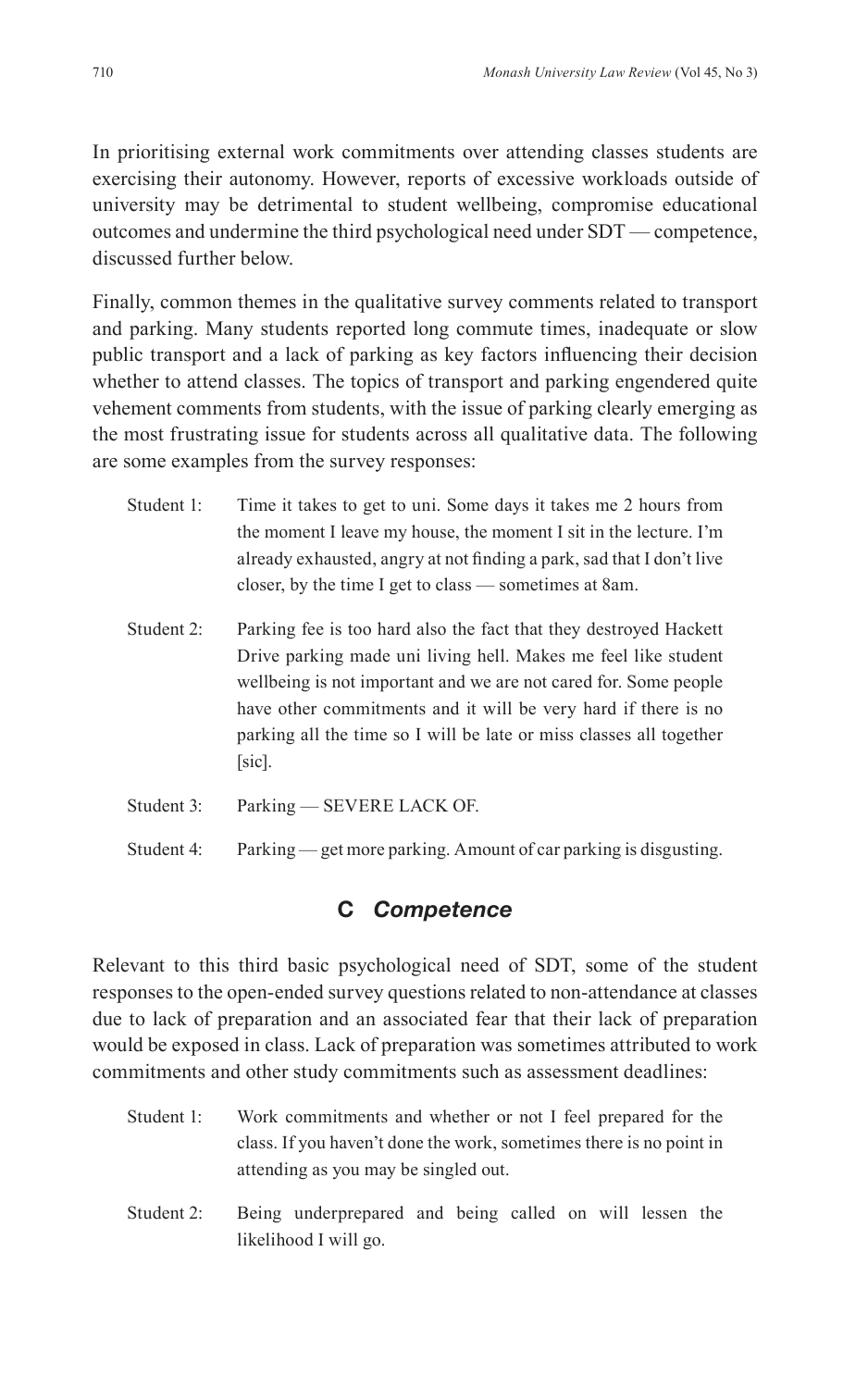- Student 3: Fear of the teacher calling upon me for answers and being unable to answer it, or humiliated.
- Student 4: How stressed I am that week re: preparation for that week's topic or feeling not caught up on unit knowledge and so feeling stupid during tute.

Another common theme in the qualitative data was the nature of some classes, such as where 'interactions with classmates [are] awkward and lacking direction, the discussion often feels forced and not engaging' or where material covered is too basic. One student contrasted this learning environment with one that allows them to demonstrate and confrm their competence:

The opportunities to directly engage with [names staff members] have been so stimulating and affrming for me, making me feel that I have a good approach to the material. The same cannot be said for tutorials and workshops which require me to suffer through the banal, derivative lines of enquiry presented by the majority, which tutors inevitably choose to painfully tread through.

Others commented on pedagogy and teaching. For example, some students indicated they would prefer more interaction, while others want less — or indeed no — interaction, at least in lectures. Teaching staff reading from PowerPoint slides and a lack of clarity in assessment were also criticised. One student's remark in their survey response captures the relationship between attendance, acquiring competence, and wellbeing:

[B]ut if the lecturer is only going to read off the slides, then it is not worth the time and the money to go all the way to school to listen to someone read the content of the slides out to me, since I can read it on my own. So an engaging and knowledgeable lecturer would be really good, so that he/she can further explain the contents on the slides. *Happy learning is good learning*. 46

Some students in the focus groups identifed that attendance at classes may not be necessary to achieve, or demonstrate, competence in a contemporary university environment:

| Facilitator: | Alright. So there's the dilemma [attendance]. Any other ideas of<br>how to get around that dilemma? |
|--------------|-----------------------------------------------------------------------------------------------------|
| Student 1:   | Do we have to? Sorry, but do we have to? How about enhancing<br>the online experience?              |
| Facilitator: | Ehm, yes that's an option.                                                                          |
| Student 1:   | I don't really see the need. It's, as technology develops, being                                    |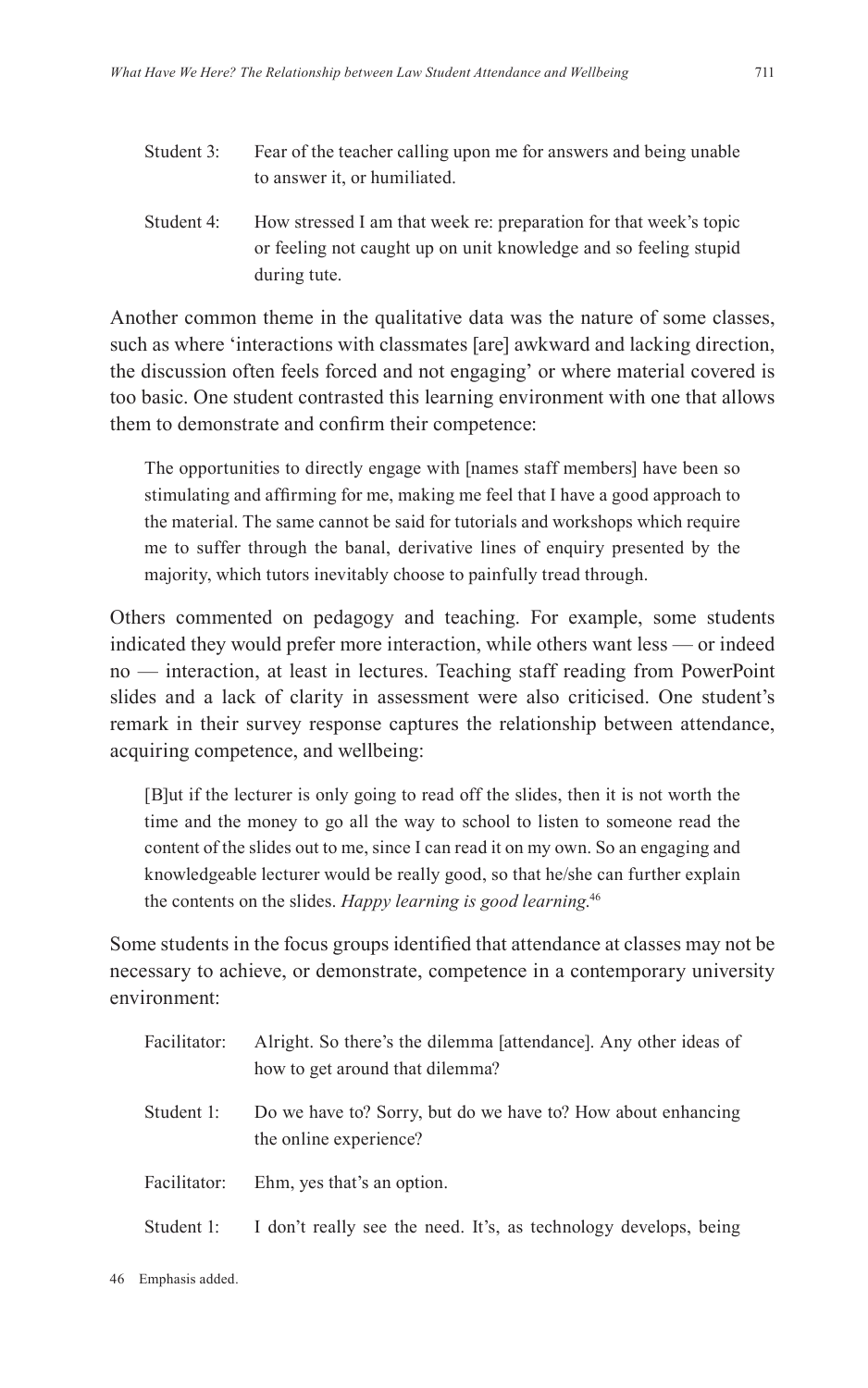anywhere to do anything is becoming irrelevant. So I really don't understand why it should matter! We should be … If you have a virtual university where you can participate virtually …

Facilitator: So why are all these buildings here? Why don't we just sell them all off and … ?

Student 1: Why don't we?

#### **V DISCUSSION**

The results from our study indicate that although student attendance at faceto-face lectures is low, with an average of 38% of enrolled students attending lectures, on average law student attendance at tutorials, seminars and workshops is relatively high at over 84%. There is undoubtedly a concern that declining student attendance at lectures may undermine relatedness, as non-attendance inhibits students from forming relationships with other students and their teachers. However, the fact that many students are attending tutorials, seminars and workshops may guard against this tendency. In addition, some students report that attending class is itself, on occasion, a stressful and alienating experience. This may be due to students dealing with issues such as anxiety and depression, but it may also be due to the classroom environment and the teacher's pedagogical approach. A clear message that emerges from the data is the importance of creating a safe, inclusive and supportive teaching environment in face-to-face classes that does not result in students feeling stressed or humiliated.

Absence from face-to-face classes may also compromise competence, with some studies suggesting that lower attendance rates are correlated with poorer student learning outcomes.<sup>47</sup> Yet many students appreciate and benefit from the autonomy of being able to choose whether to attend classes. Many report not attending classes — or at least lectures — because they learn more effectively using lecture recordings, which they can pause and listen to at their own pace. Reliance on lecture recordings rather than attendance at face-to-face classes may therefore be conducive to some students' competence, or sense of competence. Admittedly, it may be more diffcult to encourage students' sense of competence through communication, positive feedback and rewards during the learning process if students do not attend classes. But, again, higher rates of attendance at tutorials,

<sup>47</sup> Sharon Mascher and Natalie Skead, 'On the Record: The Trials and Tribulations of Lecture Recording in Law' (2011) 35(2) *University of Western Australia Law Review* 407, 426; Andrew Williams, Elisa Birch and Phil Hancock, 'The Impact of Online Lecture Recordings on Student Performance' (2012) 28(2) *Australasian Journal of Educational Technology* 199, 210; Martin R Edwards and Michael E Clinton, 'A Study Exploring the Impact of Lecture Capture Availability and Lecture Capture Usage on Student Attendance and Attainment' (2019) 77(3) *Higher Education* 403, 418; Emily Nordmann et al, 'Turn Up, Tune In, Don't Drop Out: The Relationship between Lecture Attendance, Use of Lecture Recordings, and Achievement at Different Levels of Study' (2019) 77(6) *Higher Education* 1065, 1079.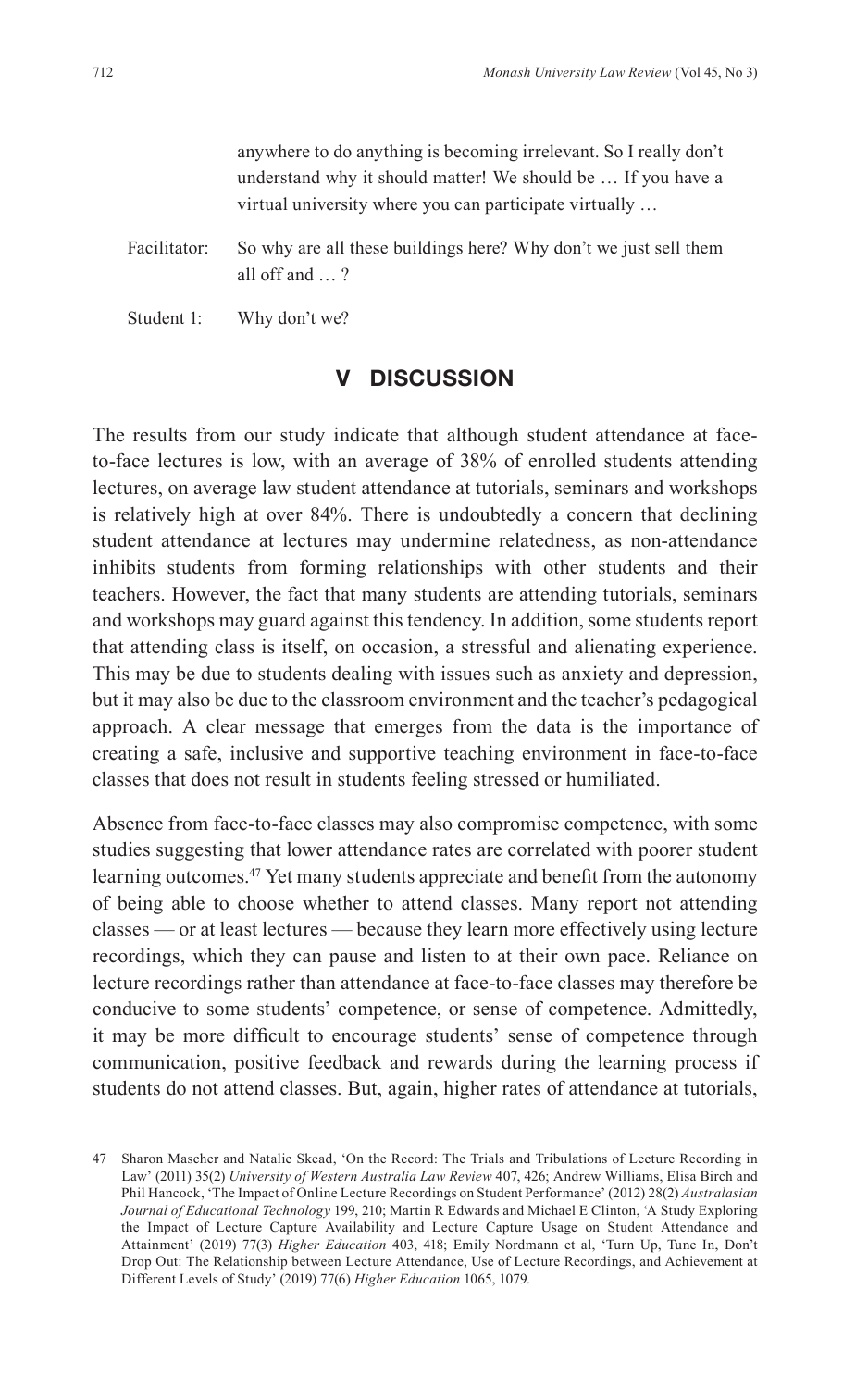In his work on the impact of the teaching and learning environment on psychological distress in law students, Hess identifes eight features of a welcoming, collaborative, and inclusive classroom environment that is conducive to building relationships: respect, expectation, support, collaboration, inclusion, engagement, delight and feedback.<sup>48</sup> These features are also key to providing a learning environment in which the three basic psychological needs identifed by SDT as being necessary to human thriving, fourishing and wellbeing can be met. However, they largely presuppose, and are more easily integrated into, a faceto-face environment. For example, as noted, in our study postgraduate students reported a stronger sense of belonging which they attributed to the opportunity to interact with their peers and teachers when attending classes.

However, societal changes and the increasing reliance on technology in supporting and improving student learning — which, as our study has demonstrated, often goes hand-in-hand with non-attendance at face-to-face classes — means that it may be time to move beyond the notion that face-to-face engagement is the only way, or even the best way, to foster connectedness and a sense of competency in students. Alternative forms of engagement and, in particular, creating an 'online' learning community can supplement and complement existing face-to-face experiences.<sup>49</sup>

Although lecture recording is now commonplace in Australian law schools and is increasingly used internationally,<sup>50</sup> it may not be the optimal way to create such a community. At the University of Western Australia lecture recording was initially introduced to provide a back-up option and supplement to face-to-face lecture rather than as a substitute for attending classes.<sup>51</sup> The recordings are typically just an audio recording of a face-to-face lecture, accompanied by the PowerPoints or other electronic visual aids used during the lecture. As a result the lecture recording alone is rarely a deliberate and tailored online teaching strategy. In addition, it does not provide opportunities for absent students to connect with each other or their teacher or to develop a sense of competence.

<sup>48</sup> Gerald F Hess, 'Heads and Hearts: The Teaching and Learning Environment in Law School' (2002) 52(1–2) *Journal of Legal Education* 75, 87.

<sup>49</sup> See, eg, discussion of online groups and group work in Lisa Hartley and Fiona McGaughey, 'Using Online and Face-to-Face Simulations in Human Rights Tertiary Teaching: A Comparative Analysis' (2018) 10(1) *Journal of Human Rights Practice* 125, 138.

<sup>50</sup> In the United Kingdom, 75% of institutions reported using lecture recording in 2018 and many are moving towards an opt-out system: see, eg, Richard Walker et al, *2018 Survey of Technology Enhanced Learning for Higher Education in the UK* (2018) 9. In the United States, a 2016 report by Technavio forecast that lecture capture will grow at a compound annual growth rate of 16.81% during the period 2017–21: see Technavio, *Lecture Capture Solutions Market in the US: 2017–2021* (December 2016). A 2011–12 survey of Australian law schools revealed that a little over half used some form of lecture capture system software. These were predominantly the law schools in the larger, metropolitan, campus-based universities: see Stephen Colbran and Anthony Gilding, 'E-Learning in Australian Law Schools' (2013) 23(1) *Legal Education Review* 201, 206, 220.

<sup>51</sup> Mascher and Skead (n 47) 424.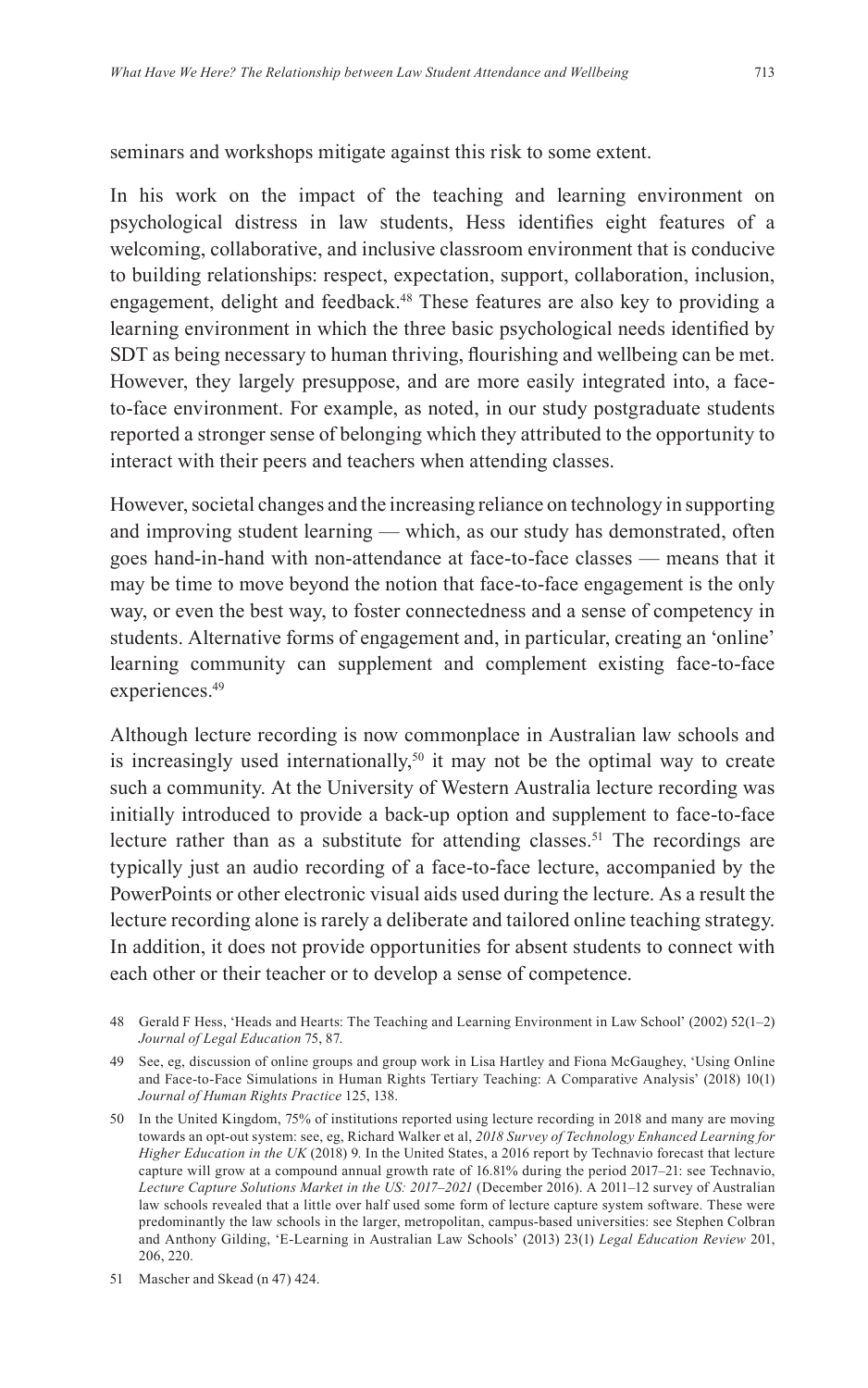There is, however, a growing body of literature on how these objectives can be achieved through a variety of alternative teaching strategies such as blended, flipped and entirely online units.<sup>52</sup> In the face of declining student attendance, it is imperative that law schools and law teachers engage with this scholarship and adopt teaching practices that support autonomy, facilitate relatedness and encourage competence.

In addition, a systematic review of social media and adolescent mental wellbeing (albeit a younger cohort than university students) found that although online social networks can be both advantageous and harmful for mental wellbeing, online technologies may provide less stigmatising mental health services.<sup>53</sup> It has also been reported that online interventions might engage psychologically distressed university students who are unlikely to seek formal face-to-face help.<sup>54</sup> Therefore, it is important that we are cognisant not only of the potential harms of online learning with regard to decreasing attendance and the impact on relatedness, but also of how online learning environments might better support student wellbeing.

## **VI CONCLUSION**

The UWALS study sought to better understand the motivations underlying student attendance and non-attendance at face-to-face classes. Although not a specifc aim of the study, in analysing the empirical data we uncovered a wealth of qualitative material on the nexus between student attendance and wellbeing. In this article we have analysed this data within the SDT framework of relatedness, autonomy and competence. While the data does not reveal a clear, linear relationship between attendance and wellbeing, it provides an impetus for refection for teachers and institutions.

First, the qualitative data confrms and illustrates what is established in other scholarship — that we must remain committed to student wellbeing. Work commitments, time pressures, logistical challenges such as parking, feelings of isolation, tiredness, stress, anxiety and depression were all prevalent in the survey and focus group data — in a project that was not asking about these topics.

<sup>52</sup> See Michele Pistone, 'Law Schools and Technology: Where We Are and Where We Are Heading' (2015) 64(4) *Journal of Legal Education* 586; William R Slomanson, 'Blended Learning: A Flipped Classroom Experiment' (2014) 64(1) *Journal of Legal Education* 93; Melissa Castan and Ross Hyams, 'Blended Learning in the Law Classroom: Design, Implementation and Evaluation of an Intervention in the First Year Curriculum Design' (2017) 27(1) *Legal Education Review* 143; Tanya M Marcum and Sandra J Perry, 'Flips and Flops: A New Approach to a Traditional Law Course' (2015) 32(2) *Journal of Legal Studies Education*  255; Lillian Corbin and Lisa Bugden, 'Online Teaching: The Importance of Pedagogy, Place and Presence in Legal Education' (2018) 28(1) *Legal Education Review* 1.

<sup>53</sup> Paul Best, Roger Manktelow and Brian Taylor, 'Online Communication, Social Media and Adolescent Wellbeing: A Systematic Narrative Review' (2014) 41 *Children and Youth Services Review* 27, 33.

<sup>54</sup> Megan L Ryan, Ian M Shochet and Helen M Stallman, 'Universal Online Interventions Might Engage Psychologically Distressed University Students Who Are Unlikely to Seek Formal Help' (2010) 9(1) *Advances in Mental Health* 73.